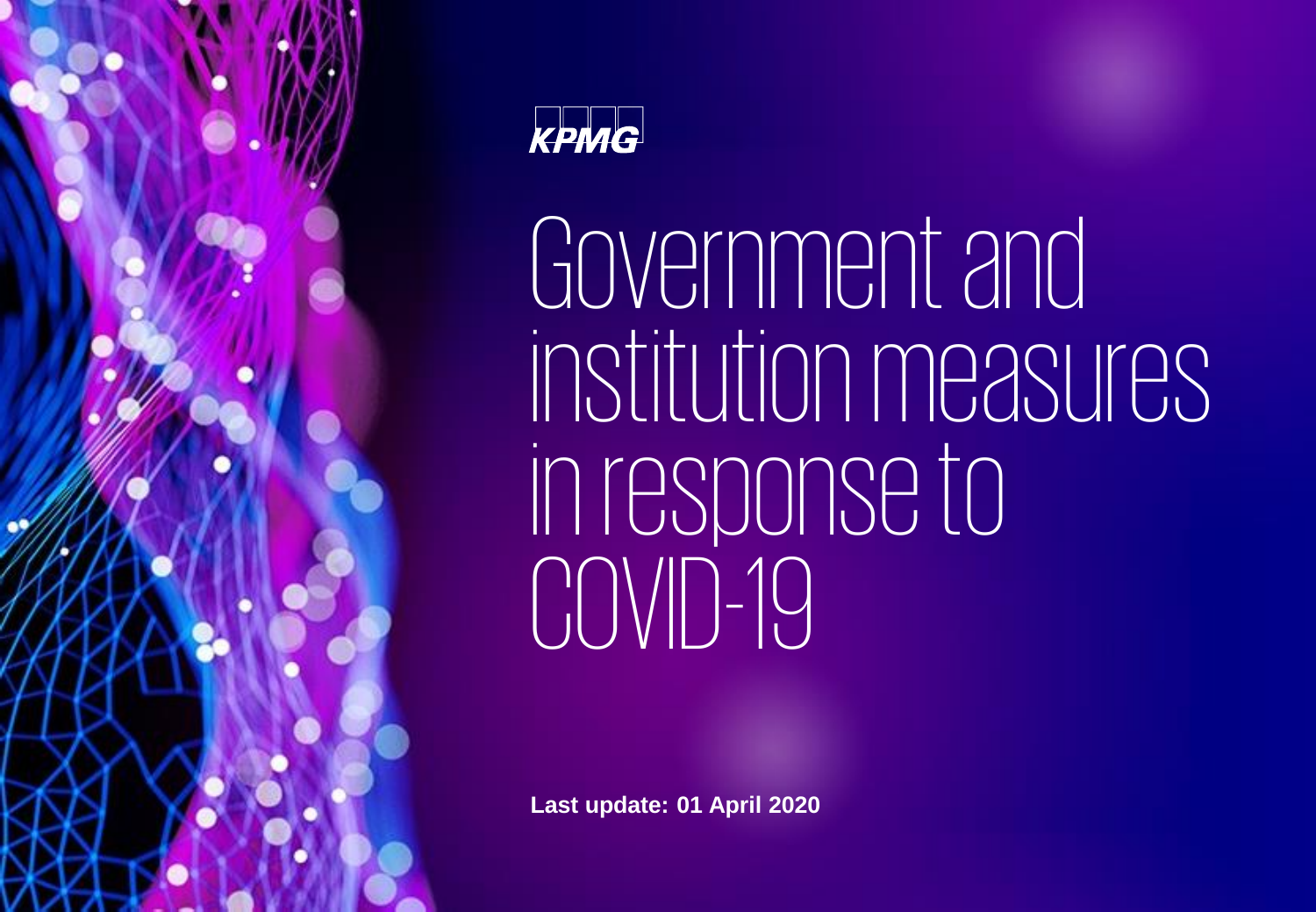# et ar

Index is hyperlinked to the relevant page — **click to follow link**

| Algeria            | $\overline{\mathbf{4}}$ | Nigeria      | $\frac{13}{4}$ |
|--------------------|-------------------------|--------------|----------------|
| Egypt              | $\overline{5}$          | Senegal      | 15             |
| Ghana              | 6                       | South Africa | 16             |
| <b>Ivory Coast</b> | $\mathbf{Z}$            | Tunisia      | 20             |
| Kenya              | 8                       |              |                |
| <b>Mauritius</b>   | $9 \overline{ }$        |              |                |
| Morocco            | 12 <sub>1</sub>         |              |                |

The materials contained in this document are intended for general reference and do not constitute advice from KPMG International or any of its member firms. Readers of these materials who have specific questions regarding the matters discussed herein are encouraged to contact their KPMG advisor or other advisor. The materials are updated as new developments emerge but readers should recognize the rapidly evolving nature of the underlying subject matter.

For any questions please contact: [covid19@kpmg.com](mailto:covid19@kpmg.com)



© 2020 KPMG International Cooperative ("KPMG International"), a Swiss entity. Member firms of the KPMG network of independent firms are affiliated with KPMG International. KPMG International provides no services to clients. No member firm has any authority to obligate or bind KPMG International or any other member firm vis-à-vis third parties, nor does KPMG International have any such authority to obligate or bind any member firm. All rights Information contained in this document was prepared by local KPMG professionals.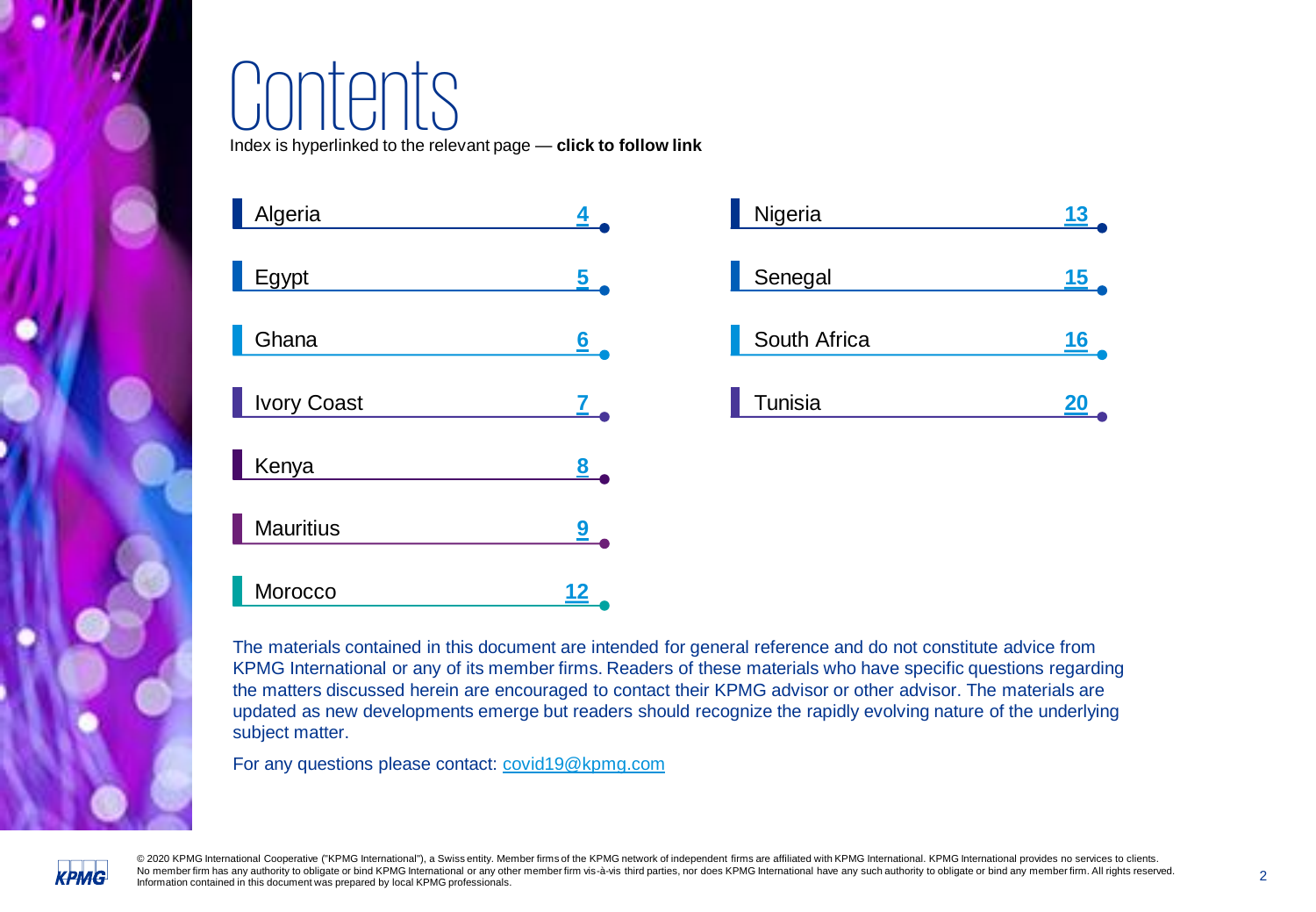# Recentupdates

### **Changes in select geographies**

— No changes in these countries

### **Countries added to this document**

#### **New countries in this document:**

— No new countries added in this iteration

### **Updated information**

**Updated information regarding:**

— No updates



© 2020 KPMG International Cooperative ("KPMG International"), a Swiss entity. Member firms of the KPMG network of independent firms are affiliated with KPMG International. KPMG International provides no services to clients. No member firm has any authority to obligate or bind KPMG International or any other member firm vis-à-vis third parties, nor does KPMG International have any such authority to obligate or bind any member firm. All rights Information contained in this document was prepared by local KPMG professionals.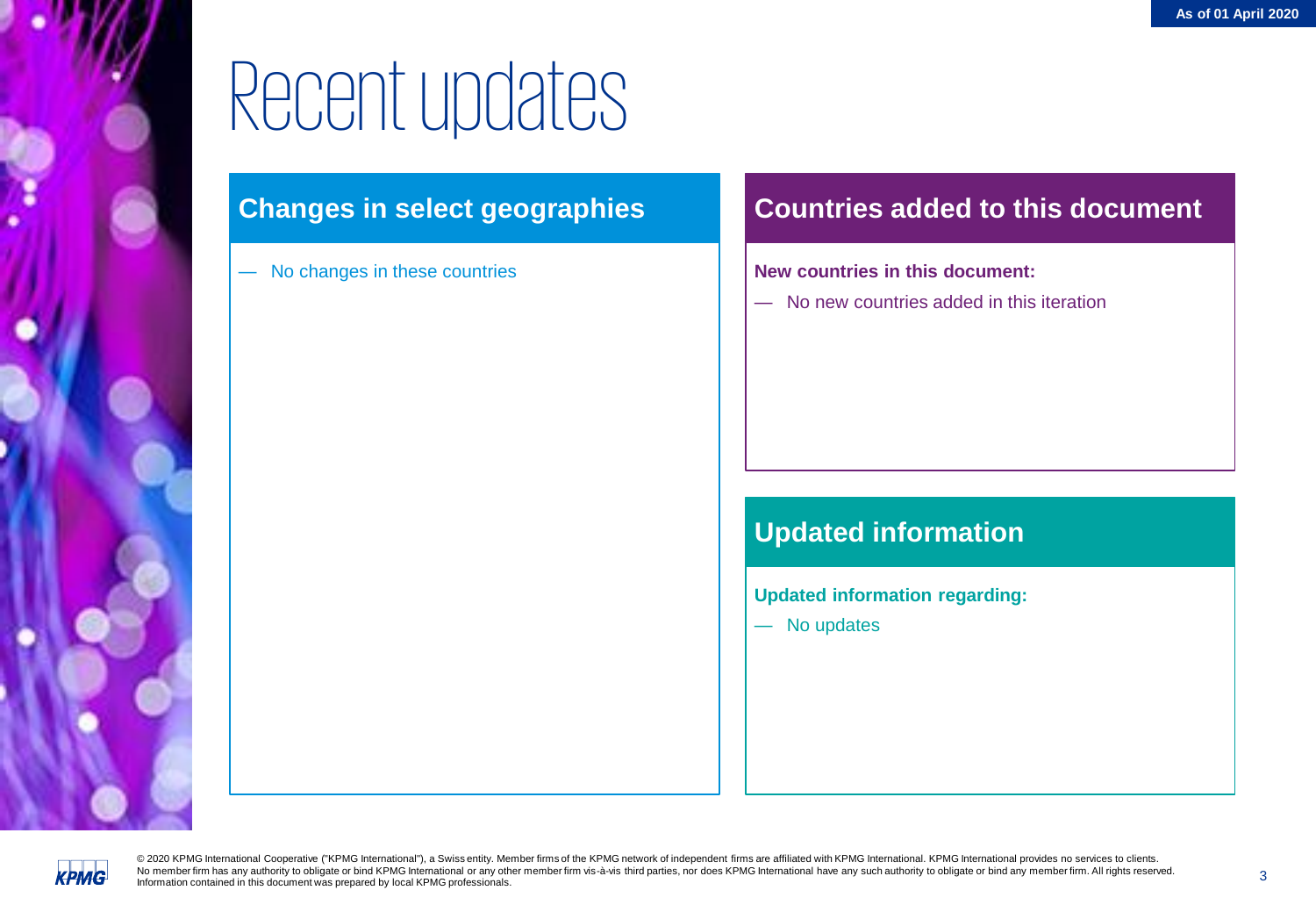<span id="page-3-0"></span>

**Contacts:** Tax: Ramzi Ouali — [rouali@kpmg.dz](mailto:rouali@kpmg.dz) Restructuring:

**As of 01 April 2020**

#### **General**

Information Algeria has introduced a number of tax-related measures, and reduced the reserve ratio for banks.

#### **Tax measures — Direct and Indirect**

*(e.g. payment deferrals, rate reductions…)*

- Extension of the deadline for the subscription of declarations and the payment of duties and taxes
- Taxpayers under the real estate regime:
	- Postponement of the subscription of the monthly declaration series G n° 50 of February and of the payment of the duties and taxes relating thereto until April 20, 2020.
	- Deferral of payment of tax instalments IRG/IBS until 20 April 2020.
	- Taxpayers, falling under the GD, subject to the obligation of tele-declaration and tele-payment are not concerned by these measures.
- Taxpayers exercising liberal professions: Postponement of the subscription of the monthly declaration series G n° 50 of February (concerning IRG/salaries), until 20 April 2020.

#### **Economic stimulus measures**

#### *(e.g. loans, moratorium on debt repayments…)*

— The Monetary Policy Operations Committee decided to reduce the required reserve ratio from 10 percent to 8 percent and to lower the reserve ratio by 25 basis points (0.25 percent). The key rate of the Bank of Algeria set at 3.25 percent as from 15 March 2020.

#### **Other measures and sources**

#### **Main sources of information:**

- Government of Algeria: <https://www.mfdgi.gov.dz/index.php/8-contenu-en-francais/actualites/1625-test>
- Bank of Algeria: <https://www.bank-of-algeria.dz/pdf/communique15032020.pdf>

#### **Employment-related measures** *(e.g. state compensation schemes, training…)*

**No measures have been announced at this time.**

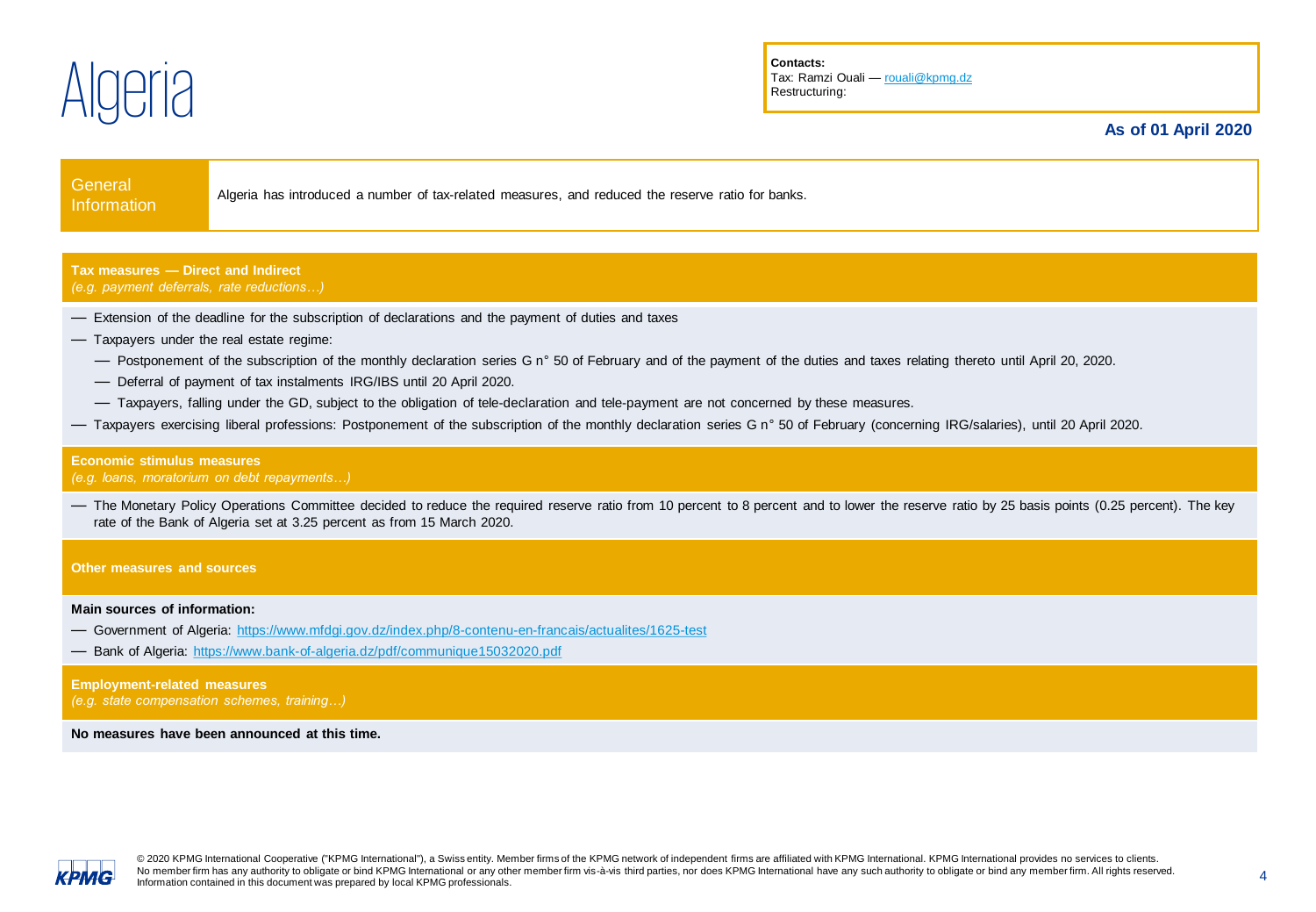<span id="page-4-0"></span>

**Contacts:** Tax: Khaled Balbaa — [kbalbaa@kpmg.com](mailto:kbalbaa@kpmg.com) Restructuring:

#### **As of 01 April 2020**

**General** Information

Egypt has announced a USD 6.4 billion stimulus package, extending credit repayments for SMEs and increasing the daily withdrawal limits for debit and credit cards. The Central Bank has also announced a rate cut of 3 percent.

**Tax measures — Direct and Indirect** *(e.g. payment deferrals, rate reductions…)*

#### **No measures have been announced at this time.**

#### **Economic stimulus measures** *(e.g. loans, moratorium on debt repayments…)*

#### **On 14 March, the government announced a USD 6.4 billion stimulus package.**

#### **Key measures taken**

- The reduction of natural gas and electricity prices to industries;
- The postponement of repayment of loans for small and medium-sized companies by 6 months and the cancellation of ATM withdrawal fees for the same period;
- The central bank's allocation of 20 billion Egyptian pounds (\$1.2bn) to support the country's stock exchange;
- A 3 percent cut in interest rates;
- The increase of the daily withdrawal limits for credit and debit cards by the central bank;
- The grant of an "immediate" financing for the import of key commodities.

#### **Other measures and sources**

**No measures have been announced at this time.**

**Employment-related measures** *(e.g. state compensation schemes, training…)*

**No measures have been announced at this time.**

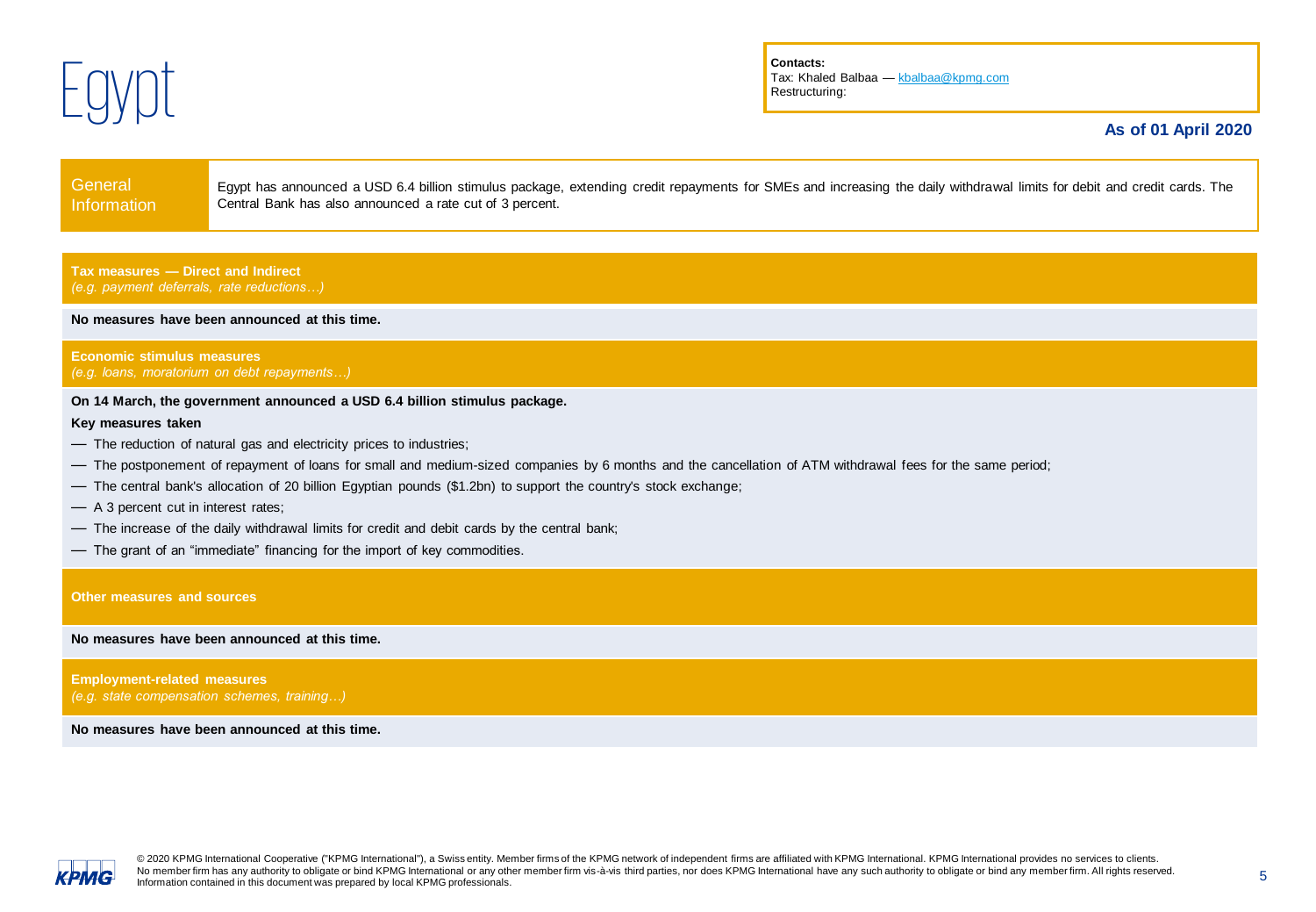<span id="page-5-0"></span>

**Contacts: Tax**: Emmanuel Asiedu — [easiedu@kpmg.com](mailto:easiedu@kpmg.com) **Restructuring**: Daniel Adoteye — [dadoteye@kpmg.com](mailto:dadoteye@kpmg.com)

#### **As of 01 April 2020**

#### **General** Information

The Central Bank of Ghana has taken measures to mitigate the negative impact of the outbreak, including cutting interest rates and reserve requirements, and decreasing banks' conservation buffers.

#### **Tax measures — Direct and Indirect**

*(e.g. payment deferrals, rate reductions…)*

— The Revenue Administration Act (Act 915) provides for taxpayers to apply for extension of time to file and pay tax: an opportunity for extension could be sought for at most two months. No further extension can be granted at this stage and failure to file the tax return will result into penal charges. A lock down will generally not impact the payment of any tax due (as payment can be made through wire transfer). Nevertheless, a lock down might affect the filing of tax returns, which still requires the physical presence at the tax Office.

#### **Economic stimulus measures**

*(e.g. loans, moratorium on debt repayments…)*

#### **Monetary policy**

- Cut of key interest rate to 8-year low from 16 percent to 14.5 percent;
- Lowering reserve requirements for lenders from 10 percent to 8 percent in order to provide liquidity support to critical sectors;
- Decrease in the banks' conservation buffer from 3 percent to 1.5 percent, which cuts the capital-adequacy ratio from 13 percent to 11.5 percent.
- Asked the IMF for a rapid disbursement of a credit facility to help the country face the negative economic impact caused by the Covid-19 outbreak.
- The Bank of Ghana has decided to decrease the cost of fund transfers through mobile money, in order to avoid a low in transactions. Besides, no mobile money transactions below GH100 (USD18) will be charged by service suppliers for the next three months.

#### **Other measures and sources**

#### **Main sources of information:**

— Ghana: COVID-19 — Tax Implications: <https://home.kpmg/gh/en/home/insights/2020/03/gh-covid-19-tax-implications.html>

#### **Employment-related measures**

*(e.g. state compensation schemes, training…)*

— Workers have been asked to work from home whenever possible.

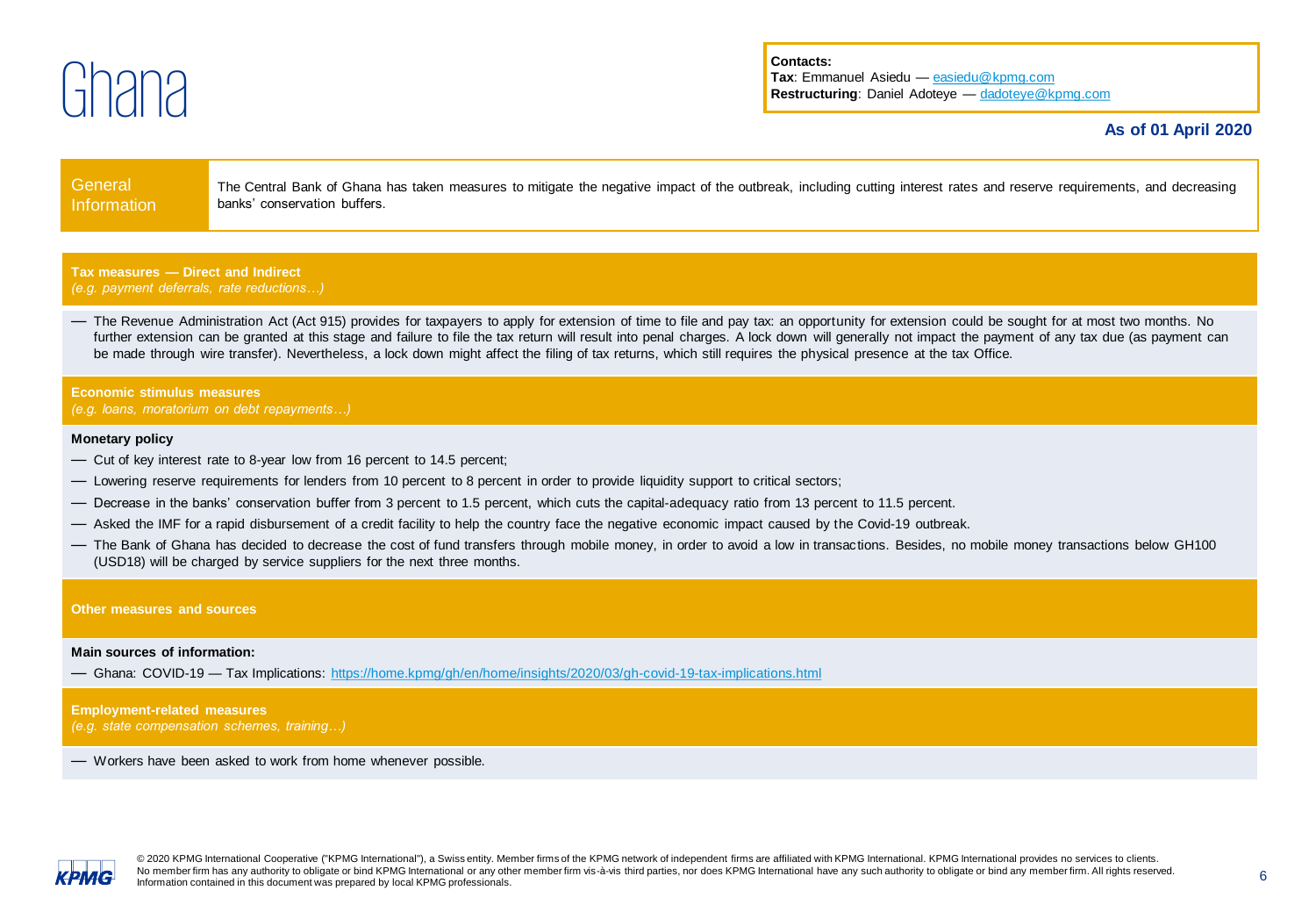<span id="page-6-0"></span>

**Contacts: Tax**: Jean-Luc Ruelle — [jruelle@kpmg.ci](mailto:jruelle@kpmg.ci) **Restructuring**:

#### **As of 01 April 2020**

**General** Information

The CBWAS has taken several measures to mitigate the impact of Covid-19, including granted financial aid to commercial banks, decreasing the cost of fund transfers through mobile money, delaying financial debt reimbursements and granting loans to companies.

**Tax measures — Direct and Indirect** *(e.g. payment deferrals, rate reductions…)*

**No measures have been announced at this time.**

#### **Economic stimulus measures** *(e.g. loans, moratorium on debt repayments…)*

— On 21 March 2020, the CBWAS took major measures, in order to mitigate the negative impact of the sanitary crisis:

- A FCFA340bn financial help has been granted to commercial banks, so they can sustain the economy;
- 1,700 companies have been granted loans, while they were not eligible so far, so that they can benefit from further resources;
- The West African Development Bank (WADB) will receive FCFA25bn from the CBWAS, in order to lower its interest rate and increase the amount of loans granted to WAMU members, so as to be able to fund the domestic economy;
- To accept to delay financial debt reimbursements, especially for SMEs;
- To decrease the cost of fund transfers through mobile money, in order to avoid a low in transactions;
- To fund commercial banks with enough cash to guarantee a good working of cash machines;
- If necessary, to reorganise the schedule of Treasury bills issuance.

#### **Other measures and sources**

#### **Main sources of information:**

— Government of Ivory Coast: <http://www.gouv.ci/Main2.php>

#### **Employment-related measures**

*(e.g. state compensation schemes, training…)*

**No measures have been announced at this time.**

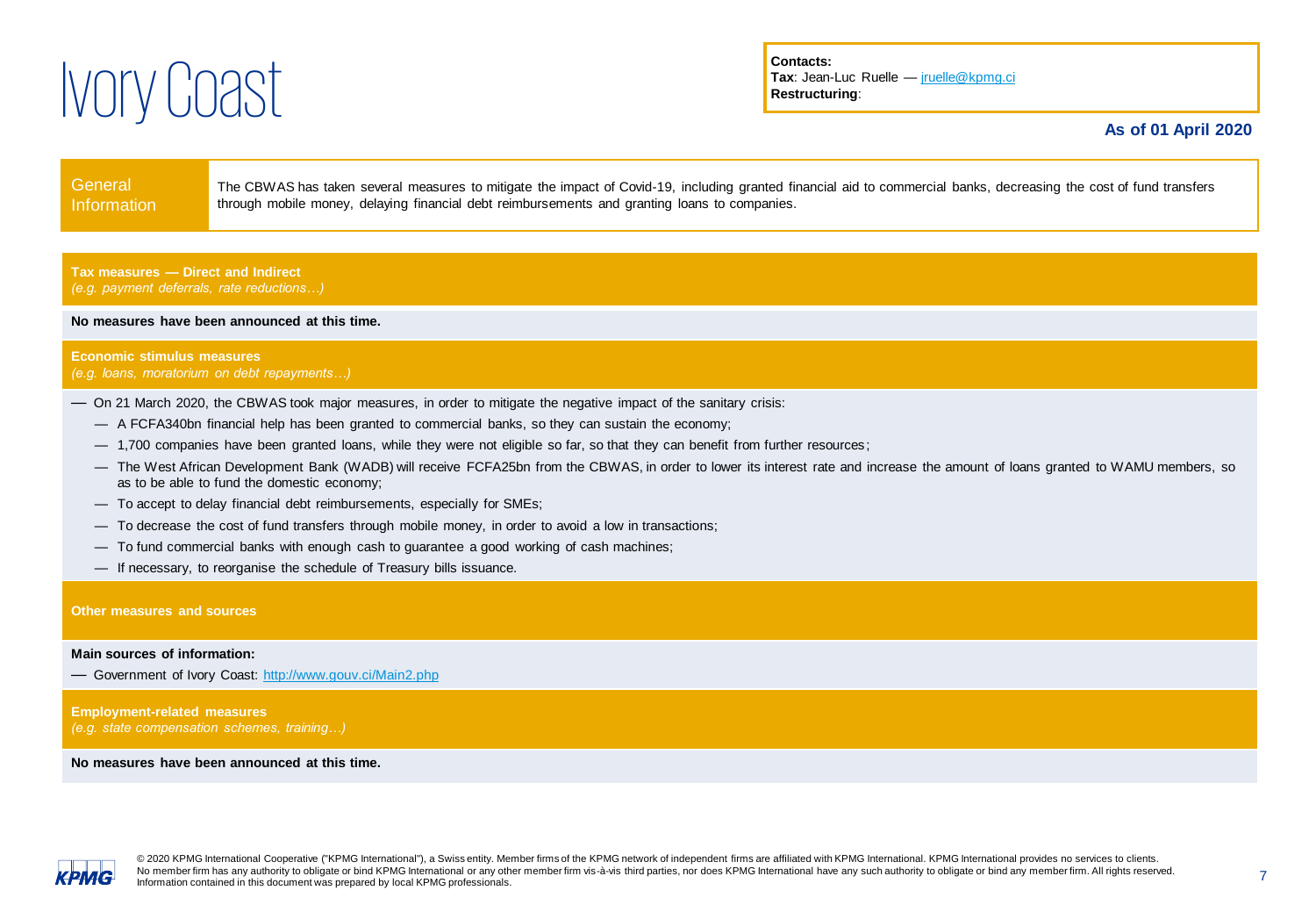<span id="page-7-0"></span>

**Contacts: Tax**: Nigel Smith — [nigelsmith2@kpmg.co.ke](mailto:nigelsmith2@kpmg.co.ke) **Restructuring**:

**As of 01 April 2020**

#### **General** Information

Kenya has predominantly focused on economic stimulus measures thus far, cutting the MPC policy rate and reducing cash reserve ratios. There are also industry specific packages (such as the \$5 million available to the tourism industry), and bank fees for money transfers between bank accounts and mobile wallets have been waived.

#### **Tax measures — Direct and Indirect** *(e.g. payment deferrals, rate reductions…)*

#### **Fiscal policy**

- Several tax measures have been decided by the Kenyan government in order to cushion the affected individuals and businesses from the negative impact of the COVID-19 outbreak:
	- 100 percent tax relief for low income earners (namely, persons earning gross monthly income of up to KES 24,000 [USD226]);
	- Decrease of the top Pay-As-You-Earn (PAYE) rate from 30 percent to 25 percent;
	- Decrease of the value-added tax rate from 16 percent to 14 percent;
	- Decrease of the resident corporate income tax from 30 percent to 25 percent. At this stage, it has not been stated whether this measure is sustained for a number of years after the end of the current crisis in order to assist businesses that have lost their key markets and/or been forced to shut down operations (notably for the tourism industry).
- Please note that most of these measures will come into force by April 2020.

#### **Economic stimulus measures**

#### *(e.g. loans, moratorium on debt repayments…)*

#### **Monetary policy**

- On 17 March, a central bank order for banks to waive bank fees for individuals who move money between their bank account and mobile wallet came into effect. It has also increased the upper limit for mobile money transfers by SMEs. Both are in a bid to limit contact with physical notes. On 18 March authorities reached a deal with commercial banks to restructure nonperforming loans caused by Covid-19 layoffs etc.
- On 23 March, the MPC cut its policy rate from 8.25 percent to 7.25 percent and reduced the cash reserve ratio from 5.25 to 4.25. The central bank states that it "will ensure that the interbank market and liquidity management across the sector continue to function smoothly".
- The Treasury has announced a \$5 million package to support the tourism industry.
- Bank debt restructurings also apply to businesses facing financial instability due to Covid-19. This is not necessarily directly aimed at keeping businesses up and running, but it may contribute to assisting them. SMEs can now make larger mobile money transfers.

#### **Other measures and sources**

#### **Main sources of information:**

— Kenya: Tax and Regulatory Services: [https://home.kpmg/ke/en/home/insights/2020/03/government\\_interventions\\_to\\_cushion\\_kenyans\\_against\\_covi19.html](https://home.kpmg/ke/en/home/insights/2020/03/government_interventions_to_cushion_kenyans_against_covi19.html)

#### **Employment-related measures**

*(e.g. state compensation schemes, training…)*

— Government workers have been asked to work from home where possible.



© 2020 KPMG International Cooperative ("KPMG International"), a Swiss entity. Member firms of the KPMG network of independent firms are affiliated with KPMG International. KPMG International provides no services to clients. No member firm has any authority to obligate or bind KPMG International or any other member firm vis-à-vis third parties, nor does KPMG International have any such authority to obligate or bind any member firm. All rights Information contained in this document was prepared by local KPMG professionals.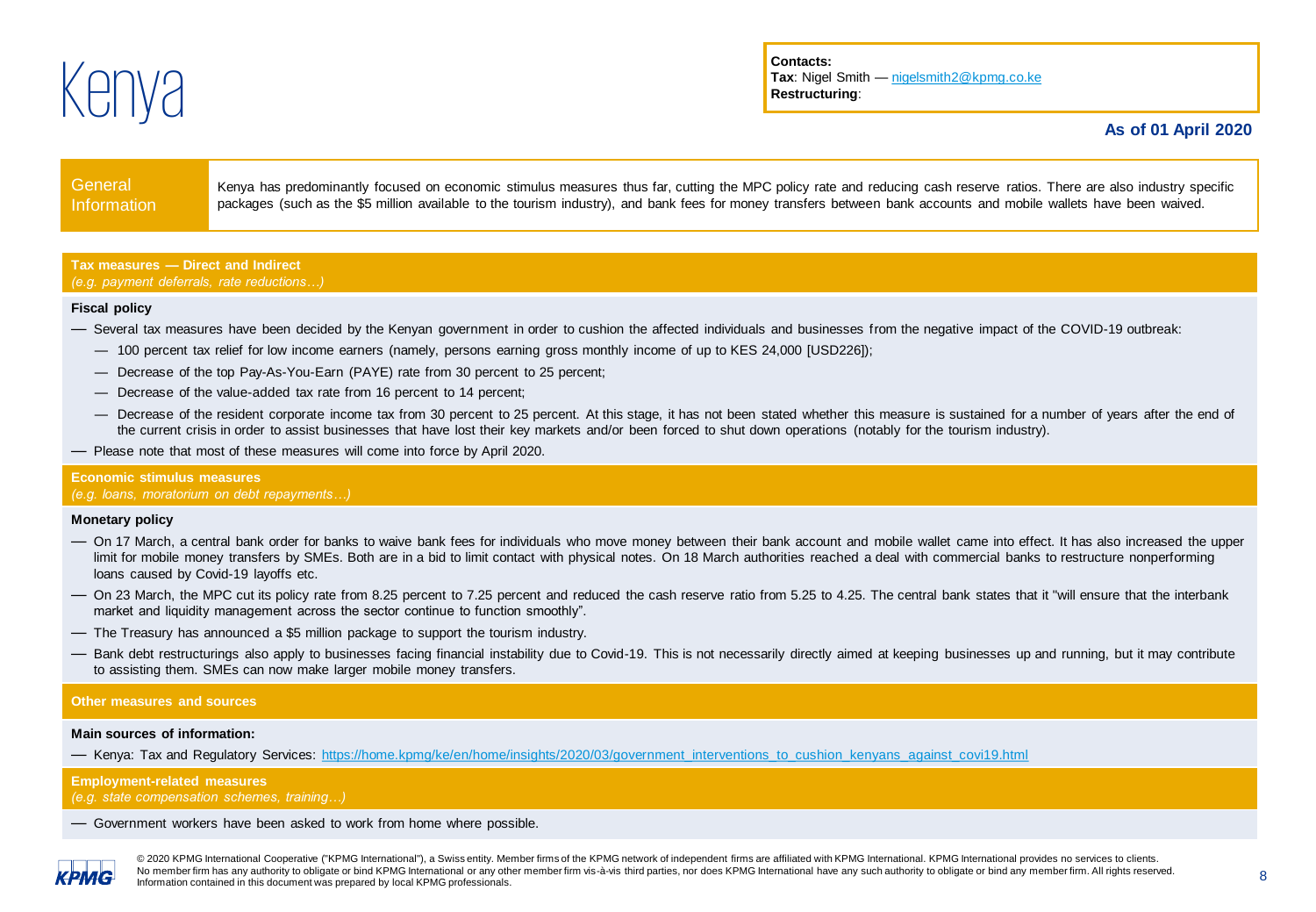## <span id="page-8-0"></span>Mauritius (1/3)

**Contacts: Tax**: Wasoudeo Balloo — [wballoo@kpmg.mu](mailto:wballoo@kpmg.mu) **Restructuring**:

#### **As of 01 April 2020**

#### **General** Information

Mauritius has focused on tax measures (such as removing penalties for those taxpayers unable to submit returns due to the lockdown) and employment-related measures, such as announcing a Wage Scheme Assistance. While they have taken many measures to limit travel in an effort to quarantine the coronavirus, customs are operational in two locations to enable the clearance of goods and outgoing passengers.

#### **Tax measures — Direct and Indirect**

*(e.g. payment deferrals, rate reductions…)*

#### **Mauritius Revenue Authority (MRA) – No penalty and interest for late filing**

- The MRA has issued a communique on 20 March 2020 stating that taxpayers who are unable to submit returns or effect payment of tax due to the lockdown will not be charged any penalty or interest for late submission or payment. No cut-off date has as of yet been communicated on this grace period.
- The head-office of the MRA is closed to the public. However, queries may still be emailed to the MRA as a team of MRA officers are working from home to maintain their services.
- Facilities for the electronic submission of tax returns and electronic payment of tax remain available on the MRA website.

#### **Promoting work-from-home policy & tax credits for companies affected by the COVID-19**

- With a view to promote working from home, the Government introduced a tax reduction scheme in 2020 which gives employers a double tax deduction in respect of emoluments payable to its staff who work from home and a 5 percent tax credit on the acquisition of information technology system. These measures are transitional and apply only for the period 1 July 2018 to 30 June 2020.
- Companies affected by the COVID-19 will also be eligible for certain tax deductions when acquiring plant and machinery during the period 1 March 2020 to 30 June 2020.

#### **Economic stimulus measures** *(e.g. loans, moratorium on debt repayments…)*

#### **Mauritius Revenue Authority – Customs**

- The core services of MRA Customs are operational in Mauritius and Rodrigues, with a skeleton staff, in order to enable the clearance of goods and outgoing passengers;
- Facilities for the electronic submission of Customs Declarations, including electronic payment of duties and taxes, remain available on the Customs Management System.

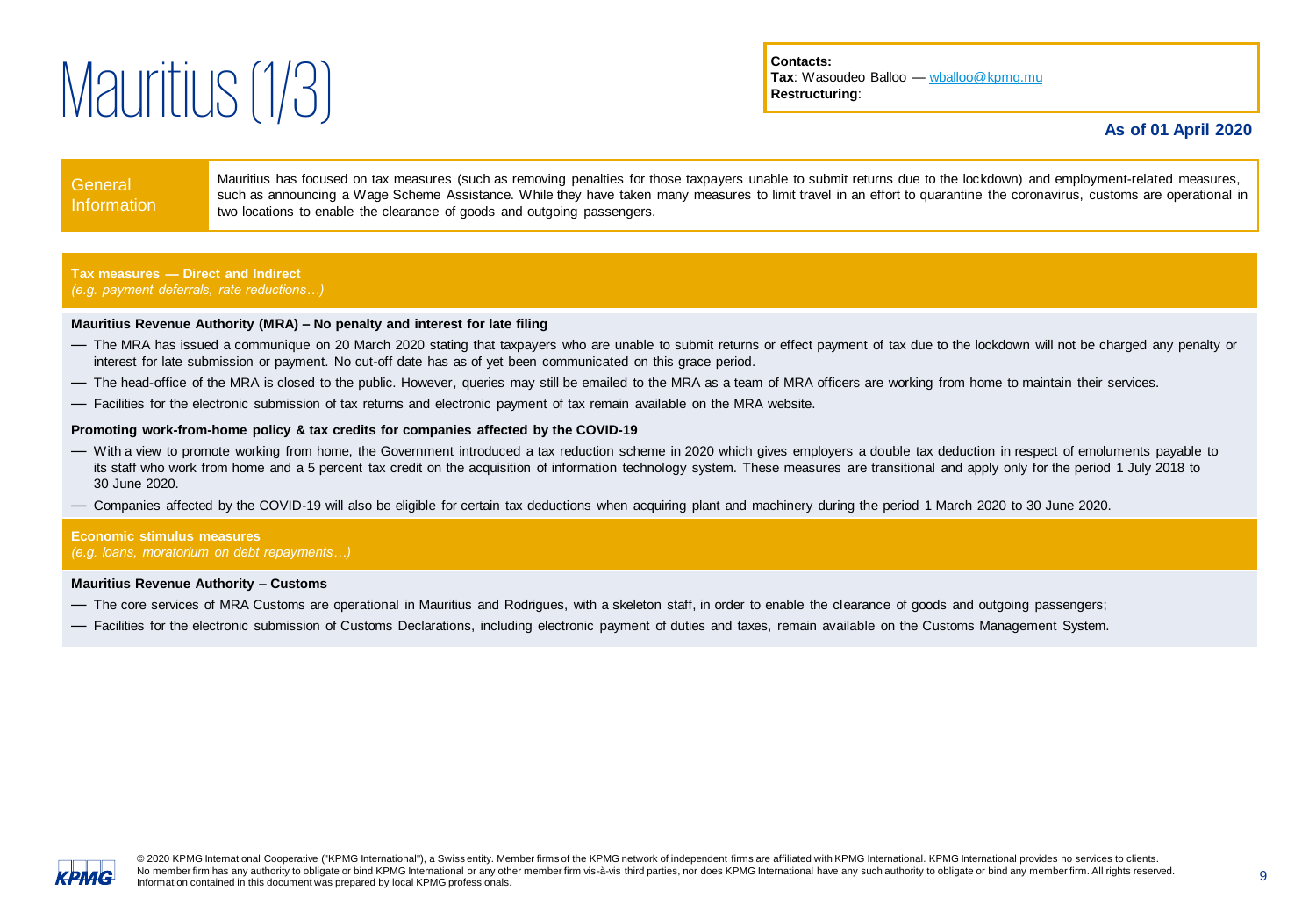## Mauritius (2/3)

**As of 01 April 2020**

#### **Other measures and sources**

#### **Quarantine Regulations 2020 (the Quarantine Regulations)**

— The Mauritius' minister immediately passed the Quarantine Regulations 2020 with effect on 19 March 2020, which restrict "the arrival of a conveyance" and "the prohibition of the boarding on, or dis-embarkment from, the conveyance of a person" to, among other things, prevent "the spread of quarantinable disease in Mauritius".

#### **Key measures taken (under the PHA 1975 and the Infectious Disease Regulations)**

- The isolation and screening of (i) an infected person, (ii) a person reasonably believed of being infected, (iii) a person arriving on an aircraft or ship from a high-risk country or (iv) a person reasonably believed of having had contact with another infected person;
- The imposition of restrictions and conditions on any person mentioned above;
- The powers of the MPF to enforce compliance including the power to keep the person in detention;
- The imposition of a curfew from 20 hours on 23 March to 20 hours on 2 April 2020;
- Regarding restrictions on foreign travel, the Government Notice prescribes a 15-day ban on passenger travels from 10 a.m. on 19 March 2020. Thus, all foreign travel through the port and the airport of Mauritius is banned from 19 March to 2 April 2020;
- National containment protocol provides that the population restrict their travels to the supermarket, corner shops (boutiques) or pharmacies;
- Regarding public transport, a minimum service will be offered. Buses will be on roads from 7 a.m. to 7 p.m. at a reduced frequency and the Metro Express will operate from 6 am to 6 pm;
- The imposition of price control on hand sanitizers, N95 respirators and PPF2 masks.

#### **Particular considerations for employers**

- The closure of trade premises and restrictions of activities implicitly this means that all businesses remain closed except for "essential services" and "economic operators". "Essential Services" include the Police Force, Medical Services, Fire Rescue Services and "economic operators" were listed on 20 March 2020 through a communiqué, titled "Communiqué for Economic Operator", as follows:
- Supply of food (including Bakeries, take away and home deliveries)
- Food production, farming (fruits, vegetables & livestock), food processing and beverages
- Supermarkets and associated supply chains (including online purchase and home delivery)
- Freight Forwarding and other Logistic Activities
- Licensed Telecom Operators
- Petrol Stations and Cooking Gas distribution
- Banks, Insurance and other Financial Services
- Tourism and Press, Media and associated services
- Airlines, Transport Industry including Taxis, Port and Airport related activities

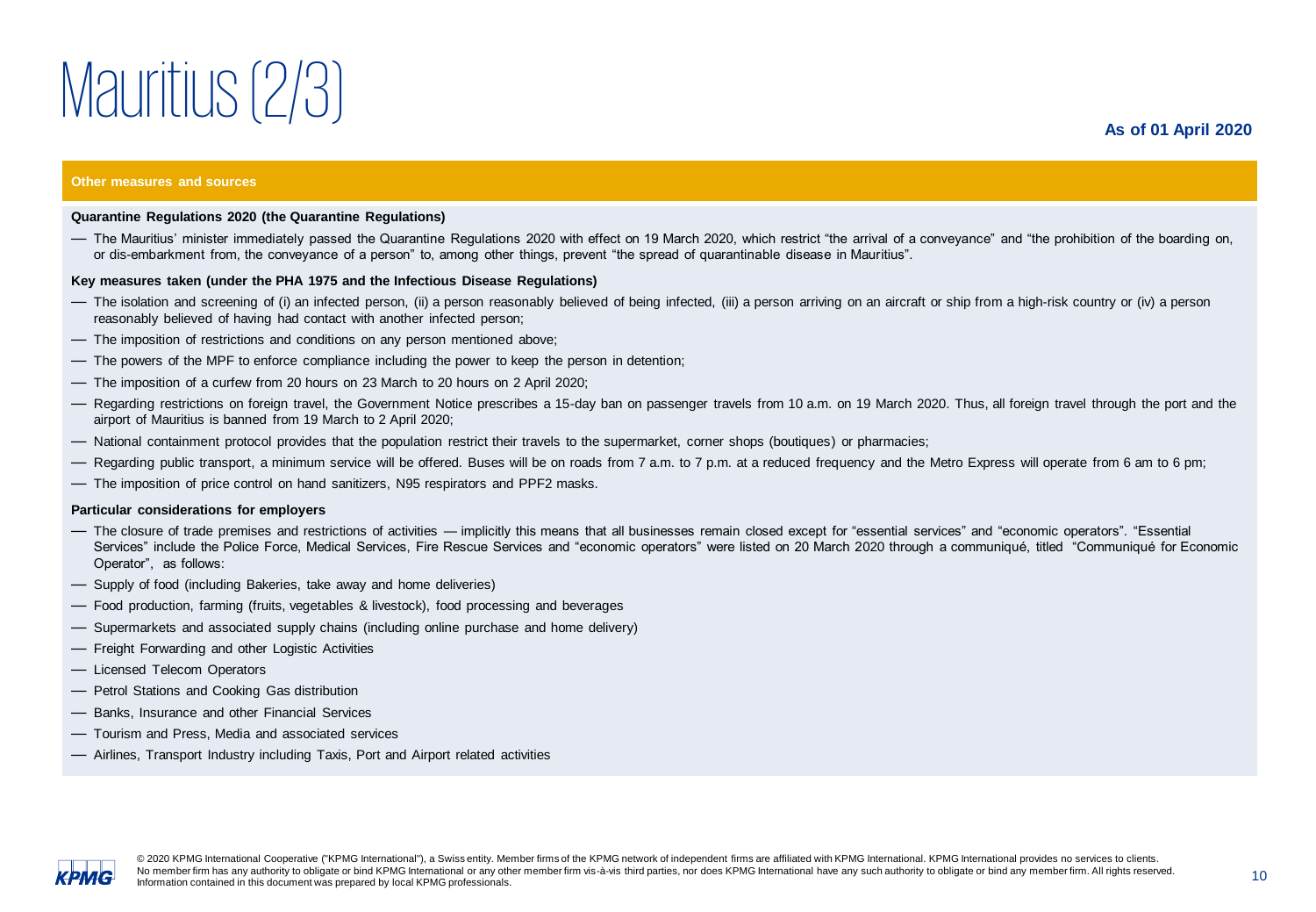## Mauritius (3/3)

#### **Employment-related measures**

#### *(e.g. state compensation schemes, training…)*

#### **Particular considerations for employees (under the Workers' Rights Act 2019)**

- The employers who are "economic operators" can request their employees to leave their homes and come to work, subject to obtaining a COVID-19 Work Access Permit for their employees. For the remaining employers, employees can be requested to work from home;
- For the majority of employers who are unable to provide work to their employees, the employer shall still have to pay a full day's remuneration;
- An employer may fix the 11 paid annual leaves of an employee earning up to MUR 50,000 as basic monthly salary, if the employer and employee are unable to agree when the statutory 22 annual leaves are to be taken. However, if the employee does not want to exhaust those paid annual leaves, the parties may agree that unpaid leaves be taken but the express consent of the employee is required;
- For employees earning more than MUR 50,000 as basic monthly salary, there is no minimum annual leaves' entitlement, and it will therefore depend on the terms and conditions of the employment agreement;
- An employer may require an employee (irrespective of his salary threshold) to work for a shorter time than that specified in his agreement and at a reduced remuneration, subject to the approval of the supervising officer of the Ministry of Labor, Human Resource Development and Training.

#### **Mauritius Revenue Authority — Wage Assistance Scheme**

- The Government of Mauritius announced a Wage Scheme Assistance on 23 March 2020. Where companies in the private sector are adversely affected by COVID-19, an application can be made to the Mauritius Revenue Authority ("MRA") for financial support.
- Under this scheme:
	- companies will be entitled to receive, in respect to its wage bill for the month of March 2020, an amount equivalent to 15 days basic wage bill for all of its employees drawing a monthly basic wage of up to MUR 50,000 subject to a cap of MUR 12,500 of assistance per employee;
	- companies will be able to provide financial support to employees in the travel and tourism sector, export-oriented enterprises, ICT/BPO sector, SMEs and other sectors of the economy, who become technically unemployed on a temporary basis due to the impact of the Coronavirus.

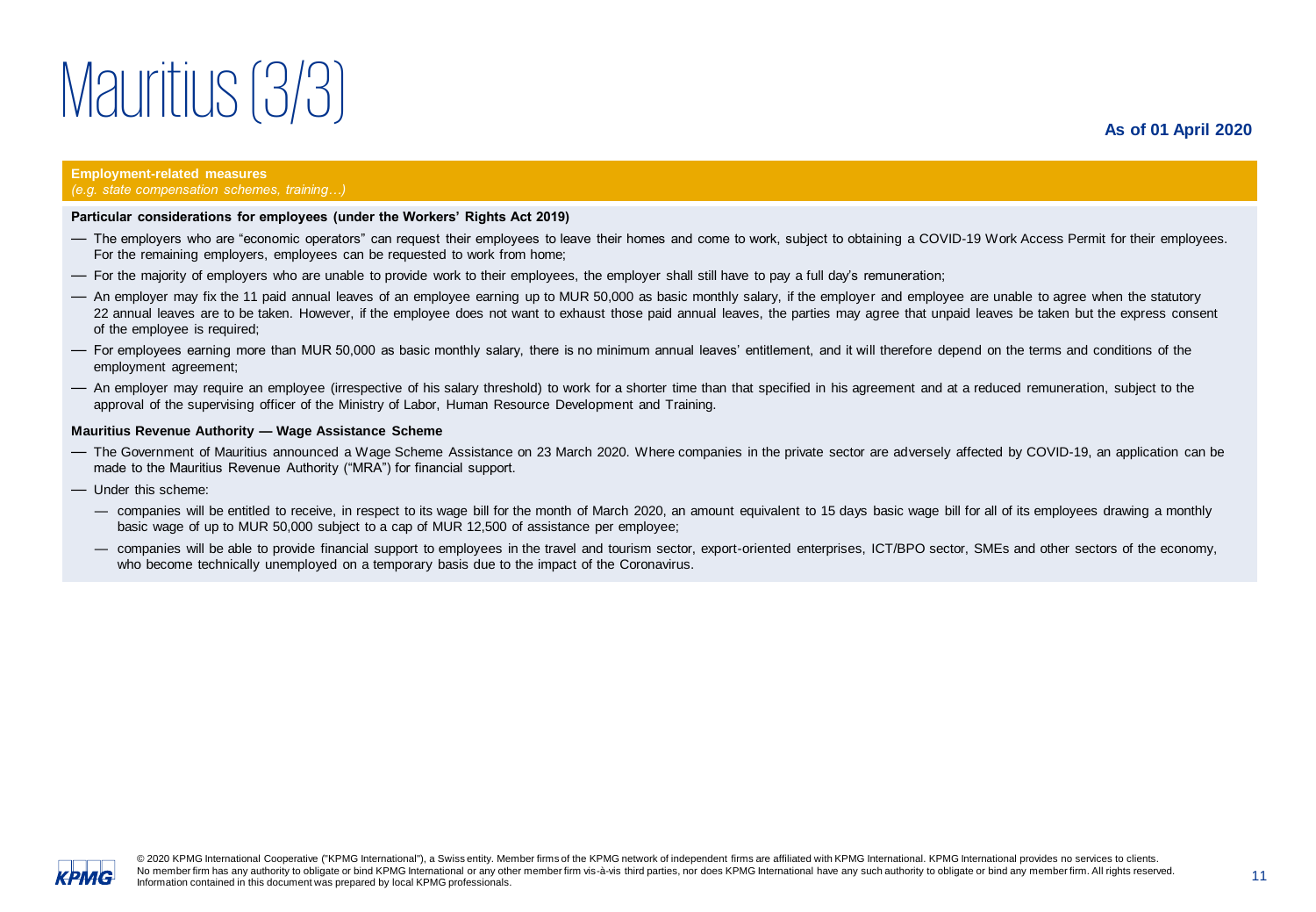### <span id="page-11-0"></span>**Morocco**

**Contacts: Tax**: Aziz El Khattabi — [aelkhattabi@kpmg.com](mailto:aelkhattabi@kpmg.com) **Restructuring**:

#### **As of 01 April 2020**

#### **General** Information

Morocco has reduced its key interest rate to 2 percent and released 1 billion dollars to fight against coronavirus. The Kingdom has also put in place a Business Intelligence Committee (Comité de Veille Economique or CVE) to look at Morocco's economical situation under the Coronavirus crisis and to take appropriate measures. The CVE includes Morocco's relevant Ministries, banking professionals' federation, private sector association, Chambers of commerce, industry and services federation and chambers of crafts federation. The CVE has already taken some measures related to tax, employment and economy stimulus.

#### **Tax measures — Direct and Indirect** *(e.g. payment deferrals, rate reductions…)*

- Suspension of tax charges as at 31 March and of payroll charges for all sectors, except those not suffering from the crisis.
- Tax inspection and third-party notification (ATD) suspended until 30 June.

#### **Economic stimulus measures** *(e.g. loans, moratorium on debt repayments…)*

- The Council decided to reduce the key interest rate by 25 basis points to 2 percent and to continue to monitor all developments very closely.
- Morocco released one billion dollars for the fight against coronavirus.
- The CVE has taken a series of measures including:
	- Suspension of payment of social expenses
	- Implementation of a moratorium for companies' bank credit repayments, which should be operational from 23 March
	- Liquidity support to SMEs and micro-enterprises continuing to operate and facing difficulties during this period
	- Postponement by a quarter of declaration and payment of corporate taxes initially planned on 31 March for companies recording a revenue below 20 million dirhams (1.9 million euros)
	- Grant of additional lines of bank credits thanks to a warranty to be soon issued by the Caisse Centrale de Garantie
	- Deferment of leasing and credit payments until end of June

#### **Other measures and sources**

#### **Main sources of information:**

— Government of Morocco: <https://www.cg.gov.ma/ar>

#### **Employment-related measures**

- *(e.g. state compensation schemes, training…)*
- The CVE suspended the payment of social security charges. These measures should be operational from Monday 23 March.
- To prevent a social crisis due to businesses closing and temporary lay-offs, employees affiliated with the CNSS (social security) will also:
	- Be granted a 2000 dirhams net (190€) monthly allowance disbursed from the Fund for Management of Coronavirus Effects
	- Benefit from a 3 months delay for the payment of bank commitments linked to consumer and mortgage loans
	- Continue benefiting from family allowances and compulsory health Insurance



© 2020 KPMG International Cooperative ("KPMG International"), a Swiss entity. Member firms of the KPMG network of independent firms are affiliated with KPMG International. KPMG International provides no services to clients. No member firm has any authority to obligate or bind KPMG International or any other member firm vis-à-vis third parties, nor does KPMG International have any such authority to obligate or bind any member firm. All rights Information contained in this document was prepared by local KPMG professionals.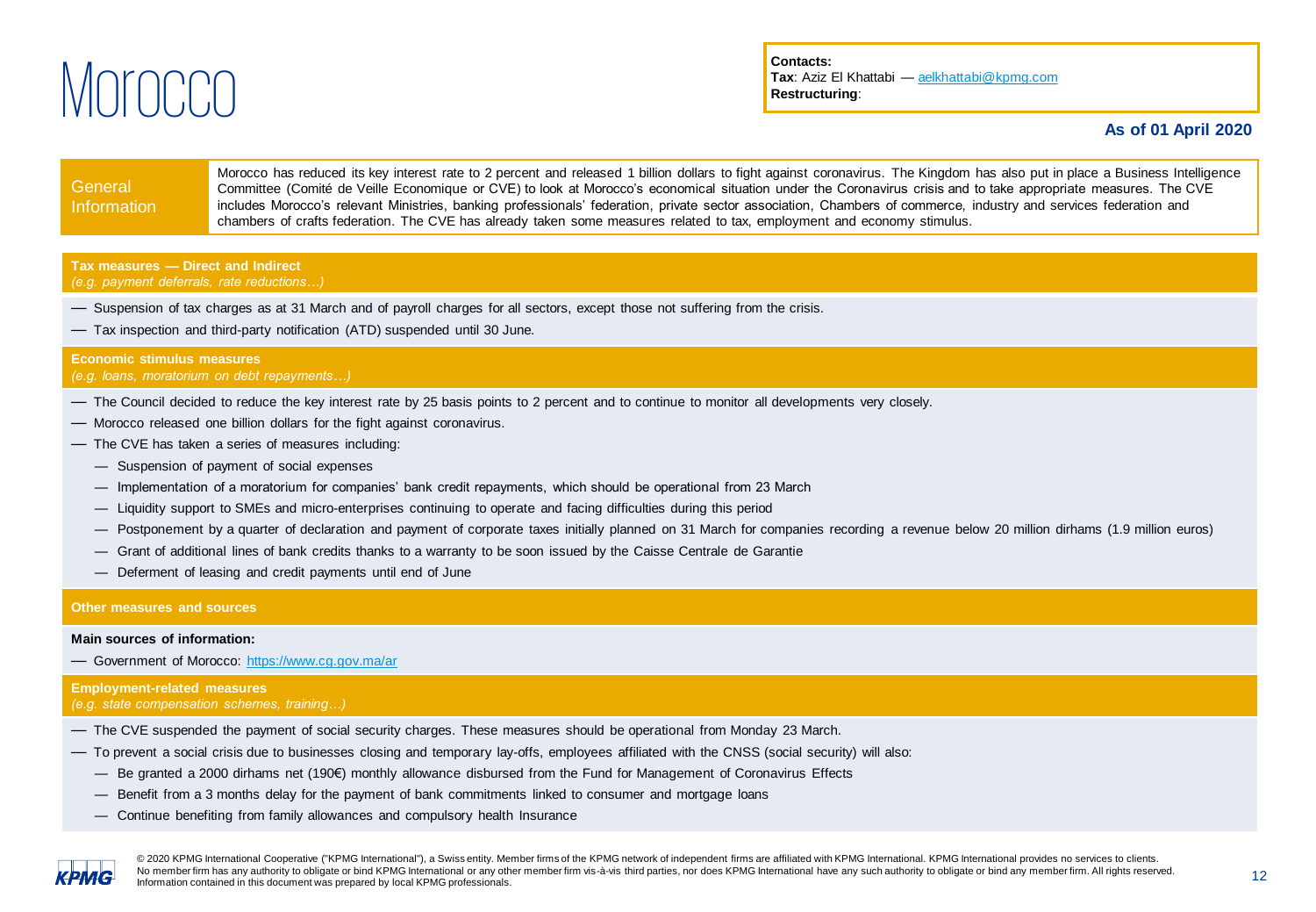<span id="page-12-0"></span>

**Contacts: Tax**: Ajibola Olomola — [ajibola.olomola@ng.kpmg.com](mailto:ajibola.olomola@ng.kpmg.com) **Restructuring**:

**As of 01 April 2020**

#### **General** Information

The Central Bank of Nigeria has set out a number of measures to tackle the impact of the coronavirus, including establishing a fund to support the country's economy (of 50 billion naira; i.e. EUR 121 million), targeted at households and micro and small enterprises. The interest rate has also been cut, a moratorium has been announced on principal repayments for CBN intervention facilities and tax measures are being taken.

#### **Tax measures — Direct and Indirect** *(e.g. payment deferrals, rate reductions…)*

#### **Fiscal policy**

- On March 23, the Federal Inland Revenue Service announced the following tax relief measures to address the impact of the coronavirus (COVID-19) pandemic on taxpayers:
	- Extension of the due date for filing of value added tax (VAT) and withholding tax returns from the 21st day of the month to the last business day of the month, following the month of deduction
	- Extension of the due date for filing of the companies income tax return by one month
	- Use of electronic platforms for paying taxes and processing tax clearance certificates
	- Electronic filing of tax returns by taxpayers

#### **Economic stimulus measures**

#### *(e.g. loans, moratorium on debt repayments…)*

— Provision of credit assistance for the health industry to meet the potential increase in demand for health services and products "by facilitating borrowing conditions for pharmaceutical companies, hospitals and practitioners".

#### **Monetary Policy**

- On 16 March, the Central Bank of Nigeria announced six new measures:
	- A 1 year extension of a moratorium on principal repayments for CBN intervention facilities;
	- The reduction of the interest rate on intervention loans from 9 percent to 5 percent;
	- Credit support for the healthcare industry;
	- Urging Deposit Money Banks to consider temporary and time limited restructuring of the tenor and loan terms for affected businesses and households;
	- Strengthening of the Loan to Deposit ratio policy (i.e. stepped up enforcement of directive to extend more credit to the private sector)

#### **Fiscal Policy**

- The crude oil benchmark price was also reduced from USD 57 to USD 30.
- The Central Bank pledged to pump NGN 1.1 trillion (USD 3 billion) into critical sectors of the economy.

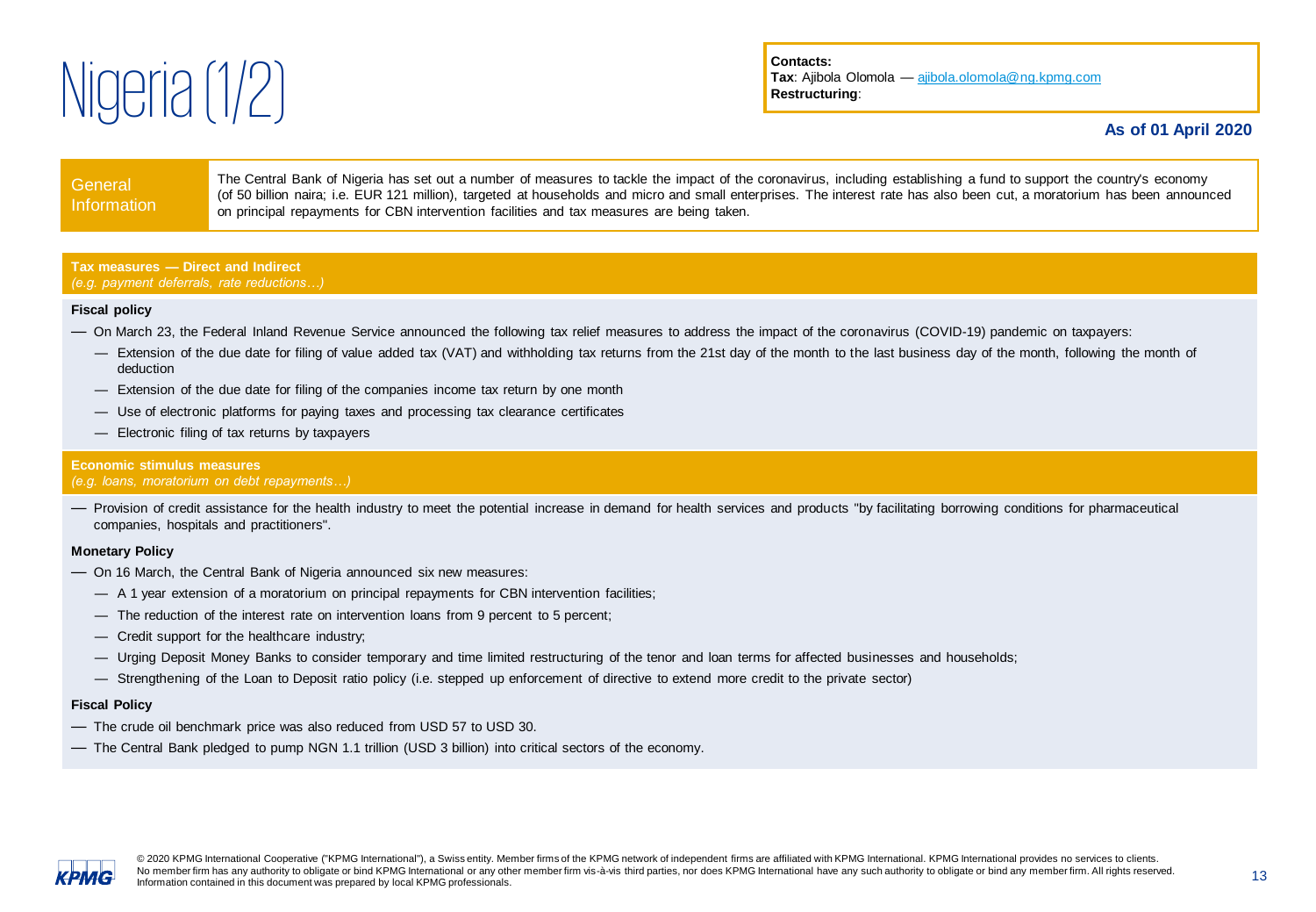

#### **As of 01 April 2020**

#### **Other measures and sources**

#### **Fiscal Policy**

— The Federal Government cut planned spending in the 2020 budget by about NGN 1.5 trillion (USD 4 billion), including a 20 percent cut to capital expenditure and a 25 percent cut to recurrent expenditure.

#### **Main sources of information:**

— Nigeria: Tax relief, responding to coronavirus (COVID-19): <https://home.kpmg/us/en/home/insights/2020/03/tnf-nigeria-tax-relief-responding-to-coronavirus.html>

**Employment-related measures** *(e.g. state compensation schemes, training…)*

#### **Monetary Policy**

- On 16 March, the Central Bank of Nigeria announced six new measures:
	- The creation of a NGN 50 billion (USD 140 million) targeted credit facility for households and SMEs that have been hard-hit by the virus.

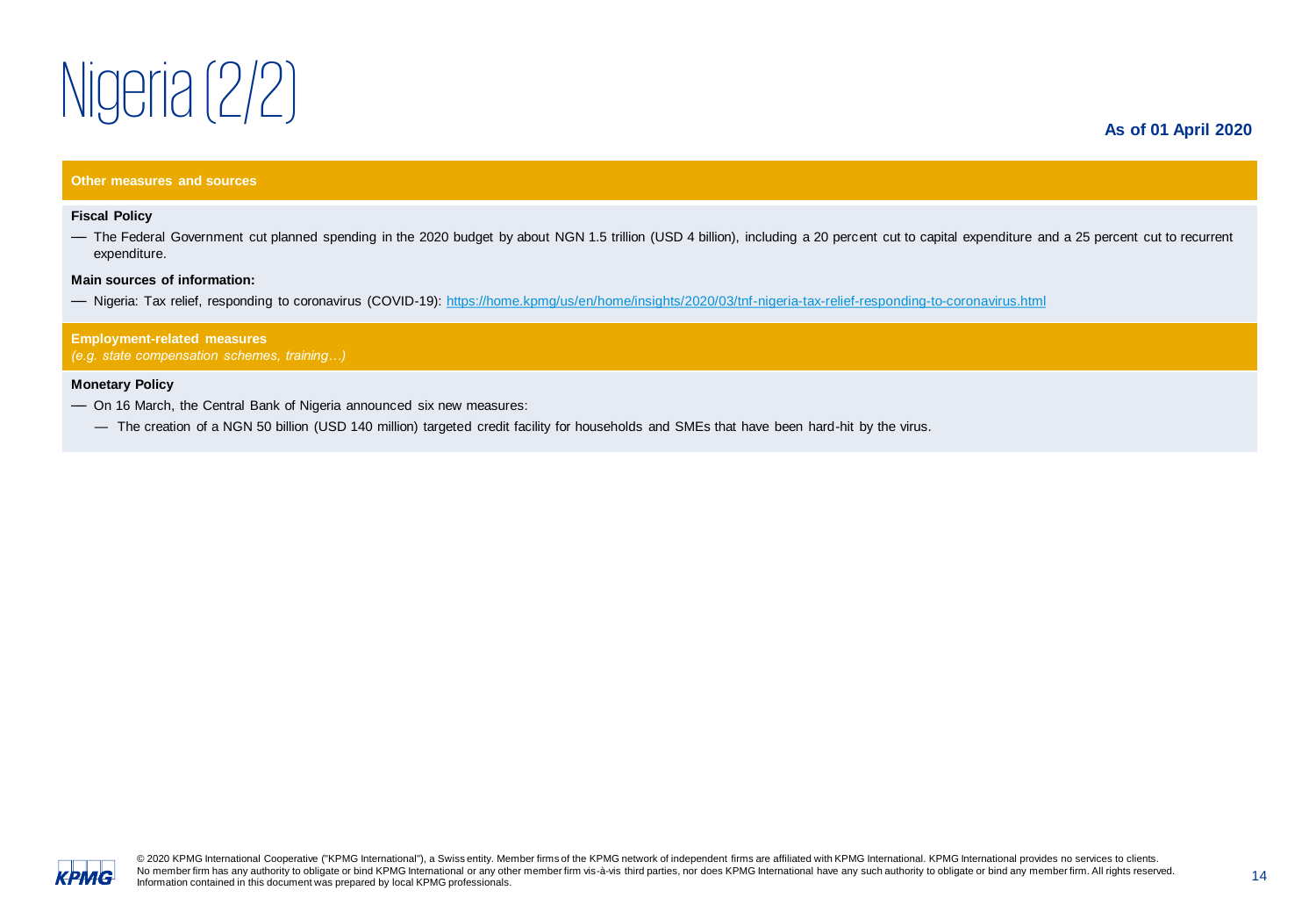<span id="page-14-0"></span>

**Contacts: Tax**: Ndiaga Sarr — [ndsarr@kpmg.sn](mailto:ndsarr@kpmg.sn) **Restructuring**:

#### **As of 01 April 2020**

### Information

**General** 

In addition to a fund initially created with an envelope of 1.4 billion FCFA ('2.1 million), Senegal has taken 3 new measures to mitigate the effects of the coronavirus on its economy. These are the establishment of a Response and Solidarity Fund against the effects of COVID- 19 called "FORCE-COVID-19". Then the creation of a COVID-19 growth and economic watch committee. And finally, the development of a contingency plan following the evolution of the pandemic for an amount of 64 billion FCFA (97.6 million euros).

**Tax measures — Direct and Indirect** *(e.g. payment deferrals, rate reductions…)*

**No measures have been announced at this time.**

#### **Economic stimulus measures** *(e.g. loans, moratorium on debt repayments…)*

- Creation of a fund with an envelope of 1.4 billion FCFA ('2.1 million),
- Development of a contingency plan following the evolution of the pandemic for an amount of 64 billion FCFA (97.6 million euros).
- Referring to the private sector, Amadou Hott, Minister of the Economy, suggested that banks will provide facilities to the most affected companies and operators

#### **Other measures and sources**

- Establishment of a Response and Solidarity Fund against the effects of COVID-19 called "FORCE-COVID-19".
- Creation of a COVID-19 growth and economic watch committee.
- President Macky Sall announced the creation of a "national crisis cell and a fund for response and solidarity against the effects of Covid-19". He asked his ministers to "each contribute one million CFA francs" (1,500 euros).

#### **Main sources of information:**

— Government of Senegal: Covid-19 official Portal: <https://covid19.sec.gouv.sn/>

#### **Employment-related measures** *(e.g. state compensation schemes, training…)*

**No measures have been announced at this time.**

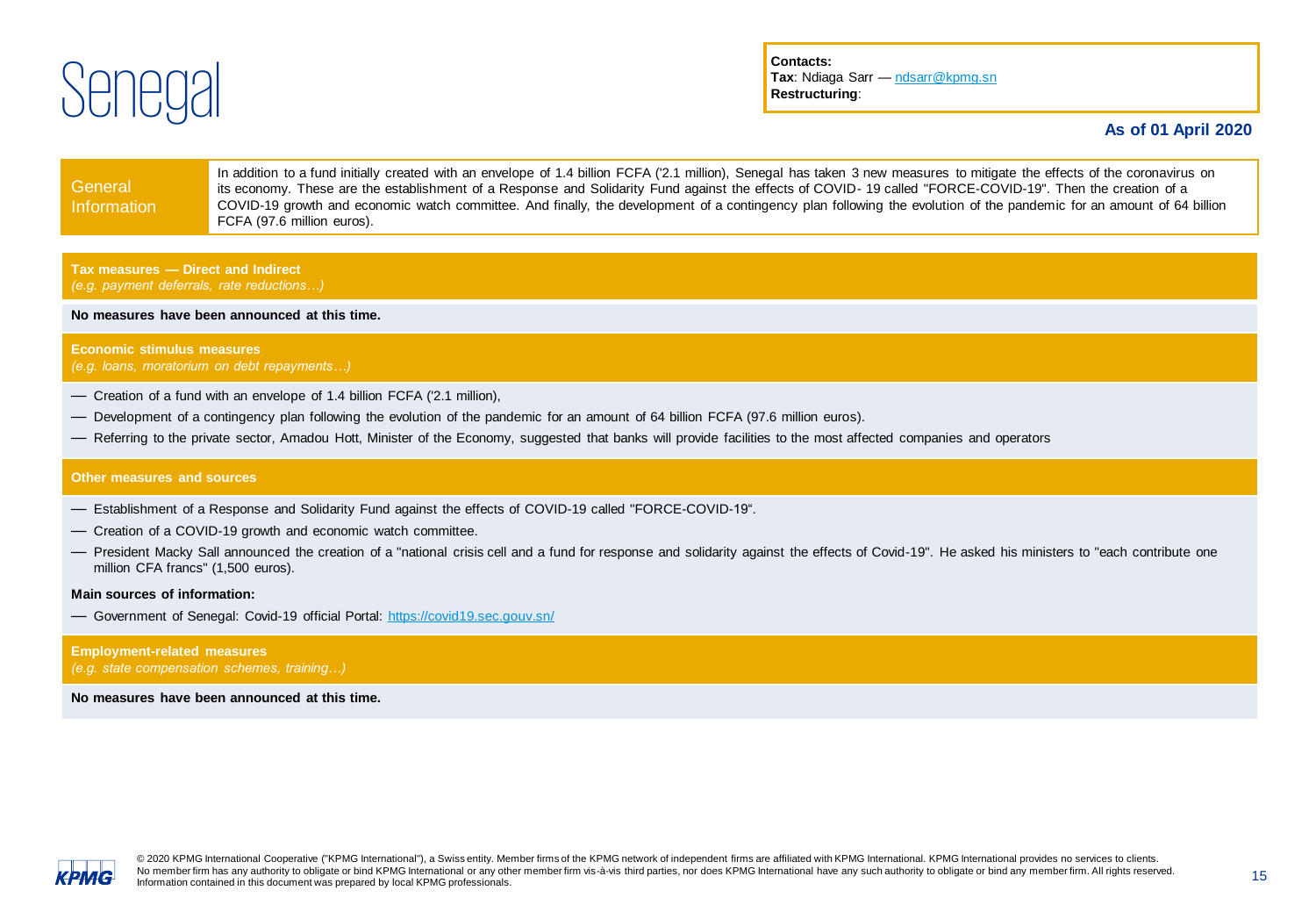## <span id="page-15-0"></span>South Africa (1/4)

**Contacts: Tax**: Tanya Engels — [tanya.engels@kpmg.co.za](mailto:tanya.engels@kpmg.co.za) **Restructuring**:

#### **As of 01 April 2020**

#### **General** Information

On Monday 23 March 2020, the President of South Africa announced unprecedented measures to assist South Africa in its fight against COVID-19. Included within these is a nationwide lockdown effective for 21 days from midnight on Thursday 26th March 2020. The lockdown will be lifted at midnight on Thursday 16th April 2020.

#### **Tax measures — Direct and Indirect** *(e.g. payment deferrals, rate reductions…)*

#### **VAT:**

- Deposits: Whether an amount received is indeed a deposit and, if so, the VAT treatment when such deposit is forfeited or applied as consideration for the supply of goods or services
- Vouchers issued or credits granted for cancellations: Whether the voucher is taxable or not, the implications when tendered or forfeited and different forms of credits received for future use
- Cancellation fees: The rate of VAT to be applied to these charges to customers together with documentary requirements, where relevant, i.e. a local standard rated flight for a non-resident will potentially have a zero rated cancellation fee
- Unpaid creditors: The implications of creditors unpaid for a period of more than 12 months (subject to the exceptions, e.g. certain inter-group transactions)
- Bad debts: The requirements for the relief available for bad debts written off, considering the exceptions to
- certain inter-group transactions and the potential VAT liability on bad debts subsequently recovered
- Dealings with SARS: The potential impact which new measures introduced by SARS will have on VAT registrations, disputes, account queries, ruling applications, delayed refunds, verifications etc.
- VAT refunds: In the unlikely event of the closure of SARS branches or a significant reduction in staff members, the potential impact on cash flow due to delayed payment of VAT refunds
- VAT due which cannot be paid timeously: Arranging extended payment terms with SARS due to cash flow restrictions.

#### **South Africa: Carbon tax registrations 23 March**

— The carbon tax is administered as an environmental levy on carbon emissions, which requires that every person operating emissions-generation facilities at a combined capacity equal to or above the legislated carbon tax threshold, must register with the South African Revenue Service and obtain a consolidated license for the combination of emissions facilities that generate emissions subject to the carbon tax. The emission facilities will be licensed as a "customs and excise manufacturing warehouse".

#### **COVID-19 — The Benefits of Tax Compliance in Unprecedented Times**

— The implementation of this safeguard will have an impact on the economy and on people's livelihoods. The President mentioned several mechanisms that he feels could assist in dampening the negative economic impacts the safeguard could have, including the setup of a SOLIDARITY Response Fund which may afford organizations and individuals tax deductible donations in assisting with the fight against the COVID- 19 epidemic. The President also mentioned certain tax related mechanisms which may assist businesses.

#### **Overview of measures proposed**

- Tax compliant businesses with a turnover of less than ZAR 50 million will be allowed to delay 20 percent of their Pay-As-You-Earn (PAYE) liabilities over the next four months and to delay a portion of their provisional corporate income tax payments without penalties or interest over the next six months.
- The South African tax system will provide a tax subsidy of up to ZAR 500 per month for the next four months for those private sector employees earning below ZAR 6 500 under the Employment Tax Incentive (ETI). The South African Revenue Service (SARS) will also work towards accelerating the payment of ETI reimbursements from twice a year to monthly, to get cash into the hands of compliant employers as soon as possible.
- The South African government is exploring the temporary reduction of employer and employee contributions to the Unemployment Insurance Fund (UIF) and employer contributions to the Skill Development Levy Fund (SDL contributions) and to the Commissioner for Compensation for Occupational Injuries and Disease Fund (COIDA contributions).

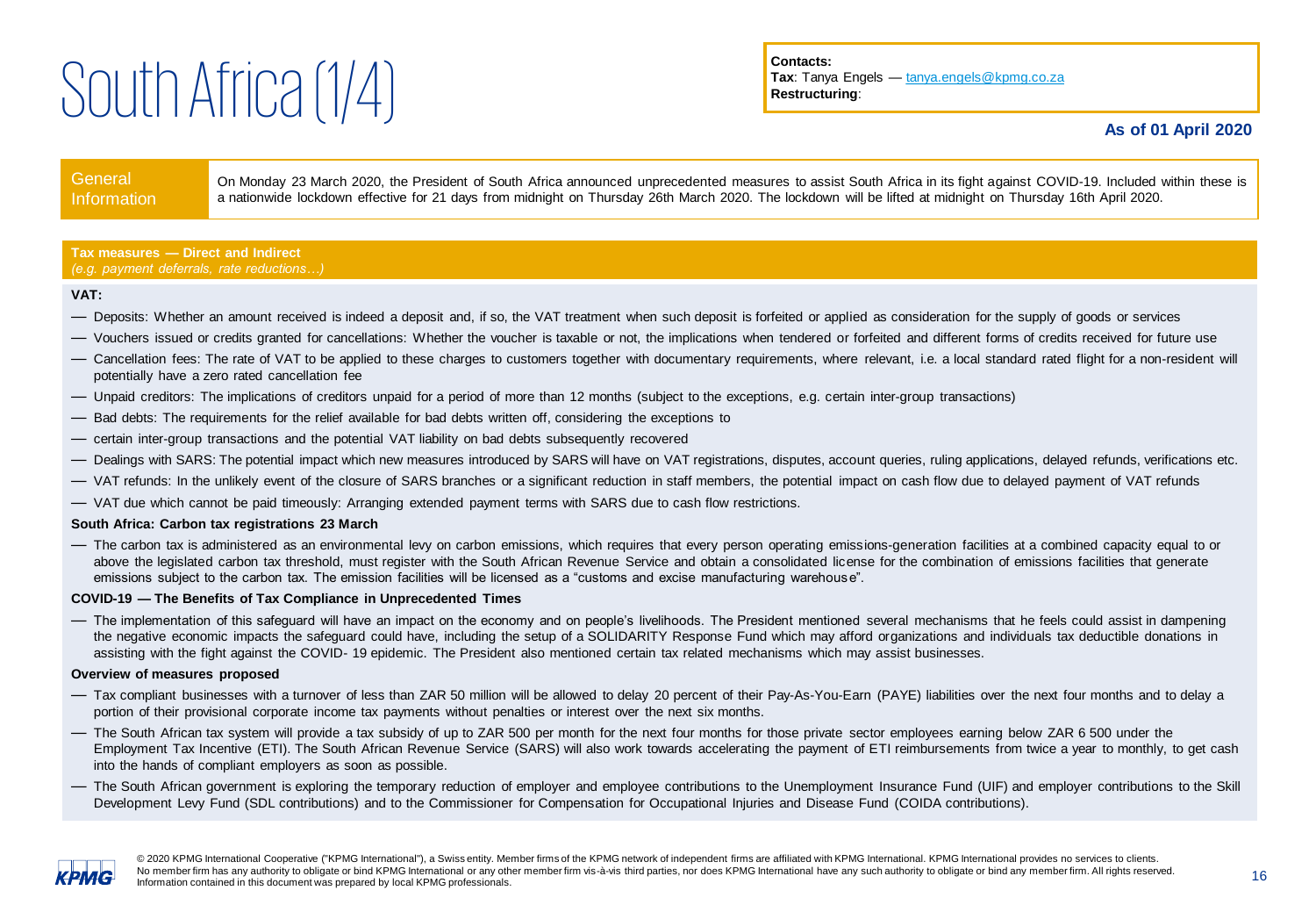## South Africa (2/4)

**Economic stimulus measures** *(e.g. loans, moratorium on debt repayments…)*

- On 18 March, the government announced works on a package to support SMEs. The Debt Relief Fund aims to provide relief on existing debts and repayments, to assist SMEs during the Covid-19 outbreak. For SMEs to be eligible for assistance under the Debt Relief Fund, the applicant must demonstrate a direct link between the impact or potential impact of Covid-19 on the business operations. The Ministry has set up a centralised registration system (www.smmesa.gov.za) where all those in need of financial aid will register and be screened.
- The Business Growth or Resilience Facility seeks to enable continued participation by SMEs in supply value-chains, in particular those who manufacture (locally) or supply various products that are in demand due to current shortages arising from Covid-19. This facility will offer working capital, stock, bridging finance, order finance and equipment finance and the amount required will be based on the funding needs of the business.
- On 19 March, the Reserve Bank cut the repo rate by 100 basis points from 6.25 percent to 5.25 percent.

#### **Other measures and sources**

**Main sources of information:**

- [South Africa: Carbon tax registrations and possible effect of coronavirus \(COVID-19\) https://home.kpmg/us/en/home/insights/2020/03/tnf-south-africa-carbon-tax-registrations-possible-effect](https://home.kpmg/us/en/home/insights/2020/03/tnf-south-africa-carbon-tax-registrations-possible-effect-coronavirus.html)coronavirus.html
- South Africa: VAT considerations in light of coronavirus (COVID-19): <https://home.kpmg/us/en/home/insights/2020/03/tnf-south-africa-vat-considerations-in-light-of-coronavirus.html>
- [South Africa: Tax relief measures in response to "lockdown" \(COVID-19\): https://home.kpmg/us/en/home/insights/2020/03/tnf-south-africa-tax-relief-measures-in-response-to-lockdown-covid-](https://home.kpmg/us/en/home/insights/2020/03/tnf-south-africa-tax-relief-measures-in-response-to-lockdown-covid-19.html)19.html

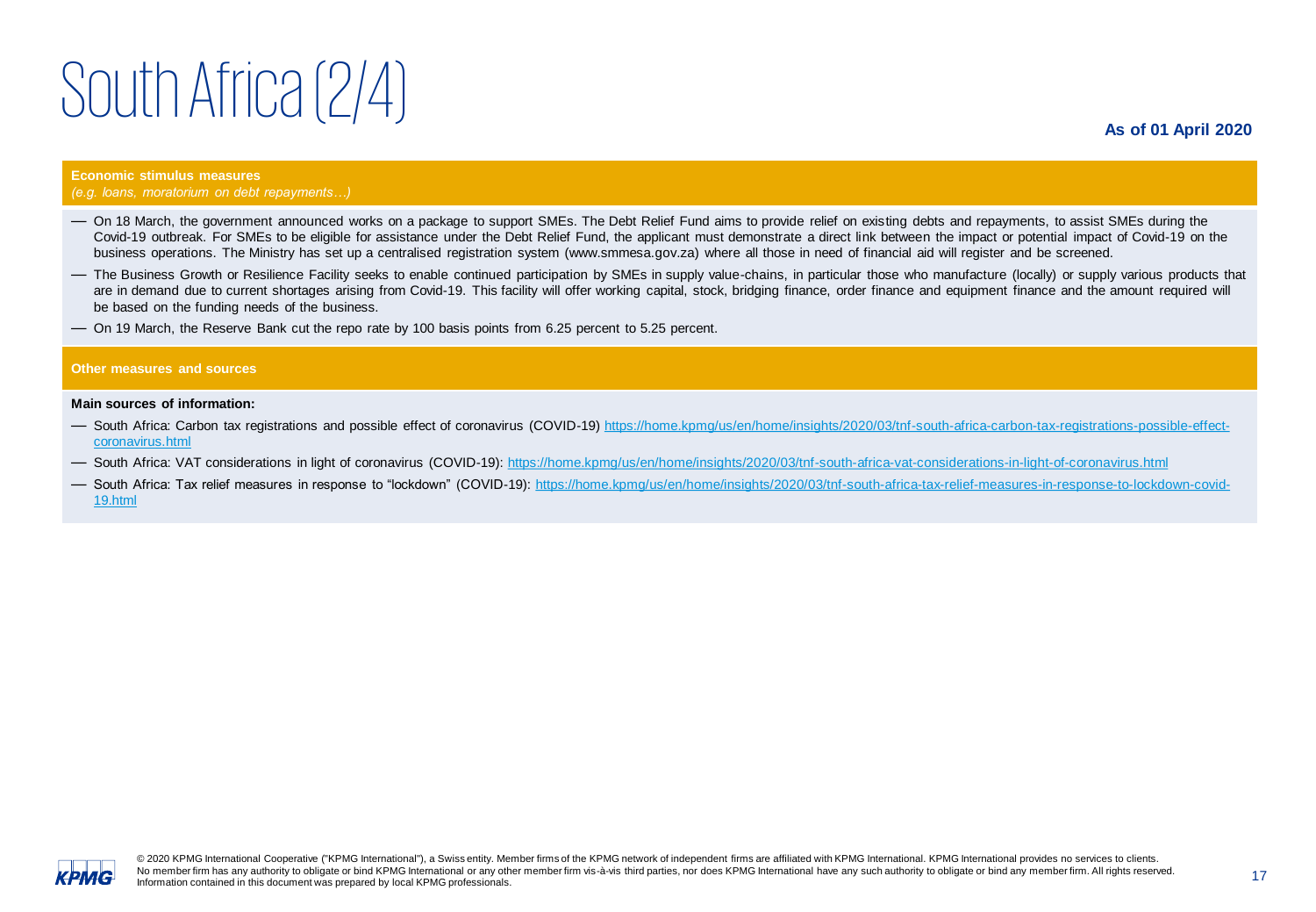## South Africa (3/4)

**As of 01 April 2020**

#### **Employment-related measures**

#### *(e.g. state compensation schemes, training…)*

- The details of the actual temporary Employer Relief measures are not known at this time. Any changes to the legislation require swift changes to the SARS electronic platforms and payroll software used by employers to run their payrolls.
- The President proposed relief measures in relation to employment taxes. Employment taxes include:
	- PAYE
	- UIF
	- SDL obligations
	- Remittances by employers to the COIDA Fund.
- Every resident employer must withhold employees' tax on remuneration paid to employees by no later than the 7th day of the month following the month in which such tax amount was withheld. Where the 7th of the month falls on a public holiday, Saturday or Sunday, the payment must be received by the SARS by the preceding business day. The same payment date applies for the remittances of the UIF and SDL obligations to SARS. The payments to SARS must be accompanied by a monthly form (EMP 201). The payment of COIDA is an annual employer liability payable to the Compensation Commissioner.
- Currently, when PAYE, UIF and SDL payments are not received timeously by SARS, a 10 percent penalty in relation to the late payment and interest at prevailing rates apply. The Speech Proposals provide that employers with a turnover of ZAR50 million or less, may delay 20 percent of the PAYE obligations over the next four months without incurring penalties and interest.

#### **What is currently reported on the EMP201 and what changes are recommended?**

- Currently the EMP201 form only requires the following information to be provided by the employer:
	- PAYE payable
	- SDL payable
	- UIF payable
	- ETI[ brought forward
	- ETI calculated
	- ETI utilized
	- ETI carried forward
	- Penalty and Interest (if paid late)

#### **UIF and SDL temporary relief measures**

- UIF is required to be withheld by employers in relation to a monthly remuneration value capped to ZAR 14 872.
- 1 percent of the UIF contribution is withheld from the employee's compensation and the employer makes a matching 1 percent contribution. It is speculated that UIF obligations will be set aside for at least four months.

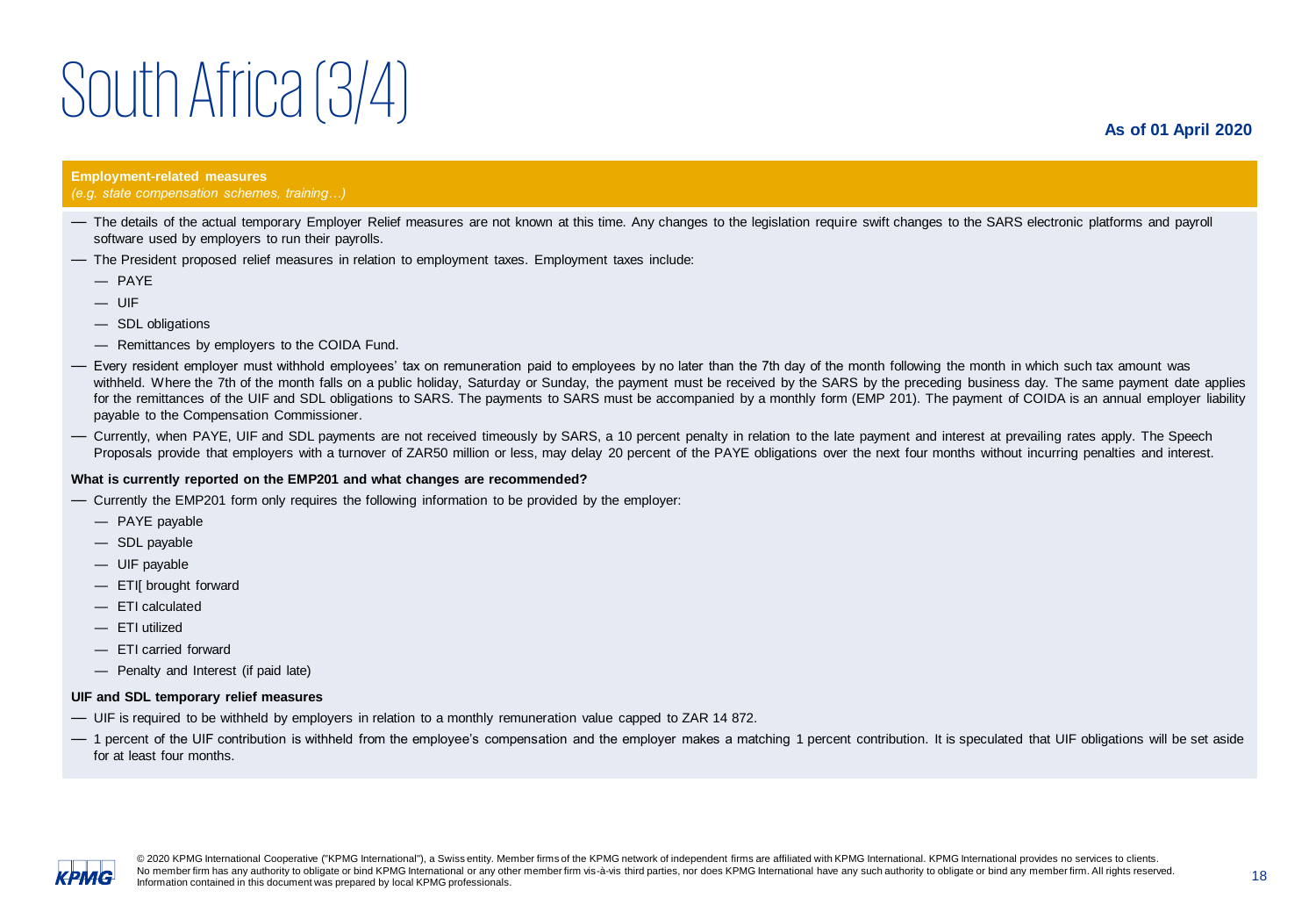### South Africa (4/4)

**As of 01 April 2020**

#### **Employment-related measures**

#### *(e.g. state compensation schemes, training…)*

#### **The Employment Tax Incentive (ETI)**

- The ETI is an incentive aimed at reducing youth unemployment by encouraging employers to hire young work seekers.
- Employers are incentivized to employ young persons (between 18–29 years of age) in terms of a cost-sharing arrangement with the government, by allowing the employer to reduce the amount of PAYE it is required to pay to SARS by the amount of the ETI. This provides an immediate cash benefit to the employer.

#### **What are the proposals?**

- The President stated that this proposal is intended to assist businesses which may be in distress, by using the tax system to provide a tax subsidy of "up to ZAR 500 per month" for the next four months for those private sector employees earning below ZAR 6,500 under the ETI regime.
- It is not clear whether the employer will be entitled to claim an additional ZAR 500 of the ETI, per qualifying employee per month. Presently the value of the ETI which an employer may claim in relation to a "qualifying employee" varies depending on the quantum of the compensation paid by the employer to that employee. It may be that the additional ZAR 500 saving will apply for all employees earning less than ZAR 6,500 per month.
- An employer is not eligible to claim the ETI if the employer is not compliant in respect of its tax obligations i.e. if the employer has any outstanding tax returns or an outstanding tax debt.
- Currently, qualifying employees who earn ZAR 6,500 per month or less do not pay personal income tax since their income is below the personal income tax threshold (2021 tax year threshold is ZAR 83,100).
- In addition to the above, SARS will also work towards accelerating the payment of ETI reimbursements from twice a year to monthly to increase the availability of cash for compliant employers as soon as possible.
- Currently, if the ETI amounts claimed on the EMP201s exceeds the employees' tax payable at the end of every six-month employer reconciliation period, the employer can claim a cash refund from SARS. However, if the taxpayer is not tax compliant across all taxes, the employer may not set off the ETI against the employees' tax liability nor can the employer claim the refund.
- In practice, ETI refunds take a long time and refunds will not be paid by SARS until SARS has completed an audit of the ETI claims.
- Given the current timing delay in relation to the payment of ETI refunds, SARS may need to remove ETI system blocks and delay ETI audits to improve chances that refunds will be paid out on time.

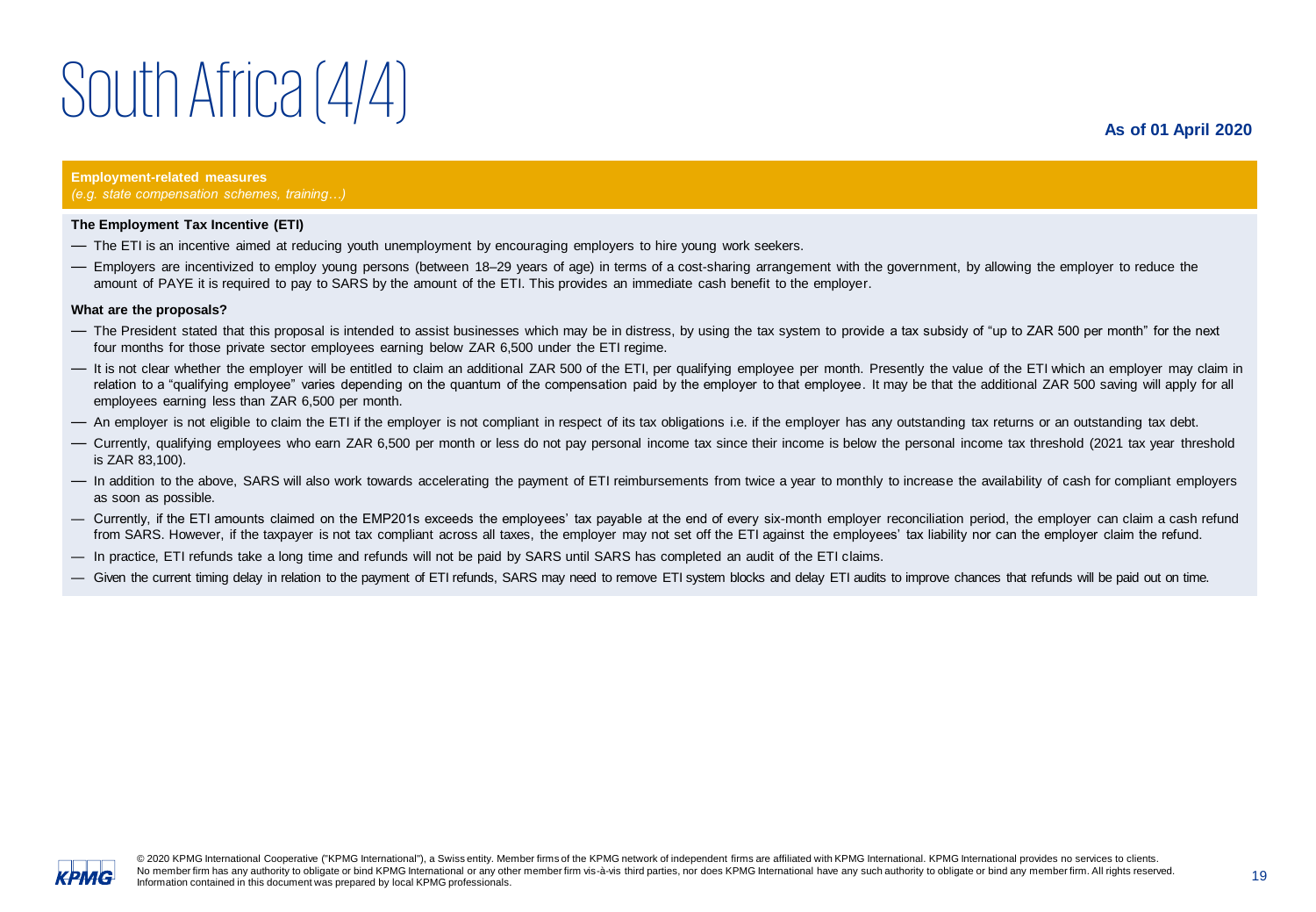<span id="page-19-0"></span>

**Contacts: Tax**: Dhia Bouzayen — [dbouzayen@kpmg.com](mailto:dbouzayen@kpmg.com) **Restructuring**:

#### **As of 01 April 2020**

#### **General** Information

The Government has announced a set of financial and fiscal measures to address the impact of closures and to reduce their impact on the economy. The total amount announced is \$2,500 million. The stated objective of these measures is to avoid bankruptcies or permanent cessation of business activities, to maintain employment and to financially support the most profitable businesses.

#### **Tax measures — Direct and Indirect** *(e.g. payment deferrals, rate reductions…)*

- **All companies, whatever their size and sector of activity, have systematically benefited from the following measures:**
	- The extension of SI declarations until the end of May 2020, with the exception of companies subject to the SI rate of 35 percent.
	- The suspension of all control operations and all deadlines related to tax audit procedures and deadlines for objections until the end of May 2020.
	- The reduction of the time limits for the removal of the tax credit is to be achieved by increasing the frequency of meetings of the Commission (for the consideration of requests for removal) from a fortnightly to weekly basis. Payment shall be made within a period of no more than one month.
	- The revaluation of built and unbuilt property on the basis of its actual value and the exemption from capital gains tax on the revaluation of property held for sale.
	- The cancellation of penalties for companies with public procurement contracts for a maximum period of 6 months.

#### **Tax measures for the most affected companies**

- The phrase "undertakings affected by the impact of the virus" will be defined by government decree after consultation with representatives of the Government's 'President's Office'.
- The most successful companies are allowed to take advantage of the following opportunities:
	- The staggering of their tax and customs debts for a maximum period of 7 years.
	- The suspension of penalties and delays in the payment of tax for a period of three months from 1 April to 30 June 2020.
	- The deferral of payment of NSSO contributions (for the second and third quarters) lasts for three months (excluding the first quarter due on 15 or 25 April).
	- Simplification of the procedures for refunding the VAT credit from the farm by removing the condition of continuity for a period of 6 months. Payment will be made within a maximum of one month.
	- With the exception of the certificate of purchase and the certificate of suspension of tax and other tax certificates, which may be obtained at any time without the presentation of the necessary documents, provided that they are submitted at a later date.

#### **The tax measures for companies are entirely export-oriented**

- As an exception and only once in the 2020 financial year, companies that are all exporters can benefit from the authorization to sell their goods on the local market within the following new limits:
	- For companies that are entirely exporters operating in the agri-food and health sectors: the percentage of 30 percent is increased to 100 percent.
	- For the other companies, which are all exporters, the percentage of sales on the local market increased from 30 percent to 50 percent.

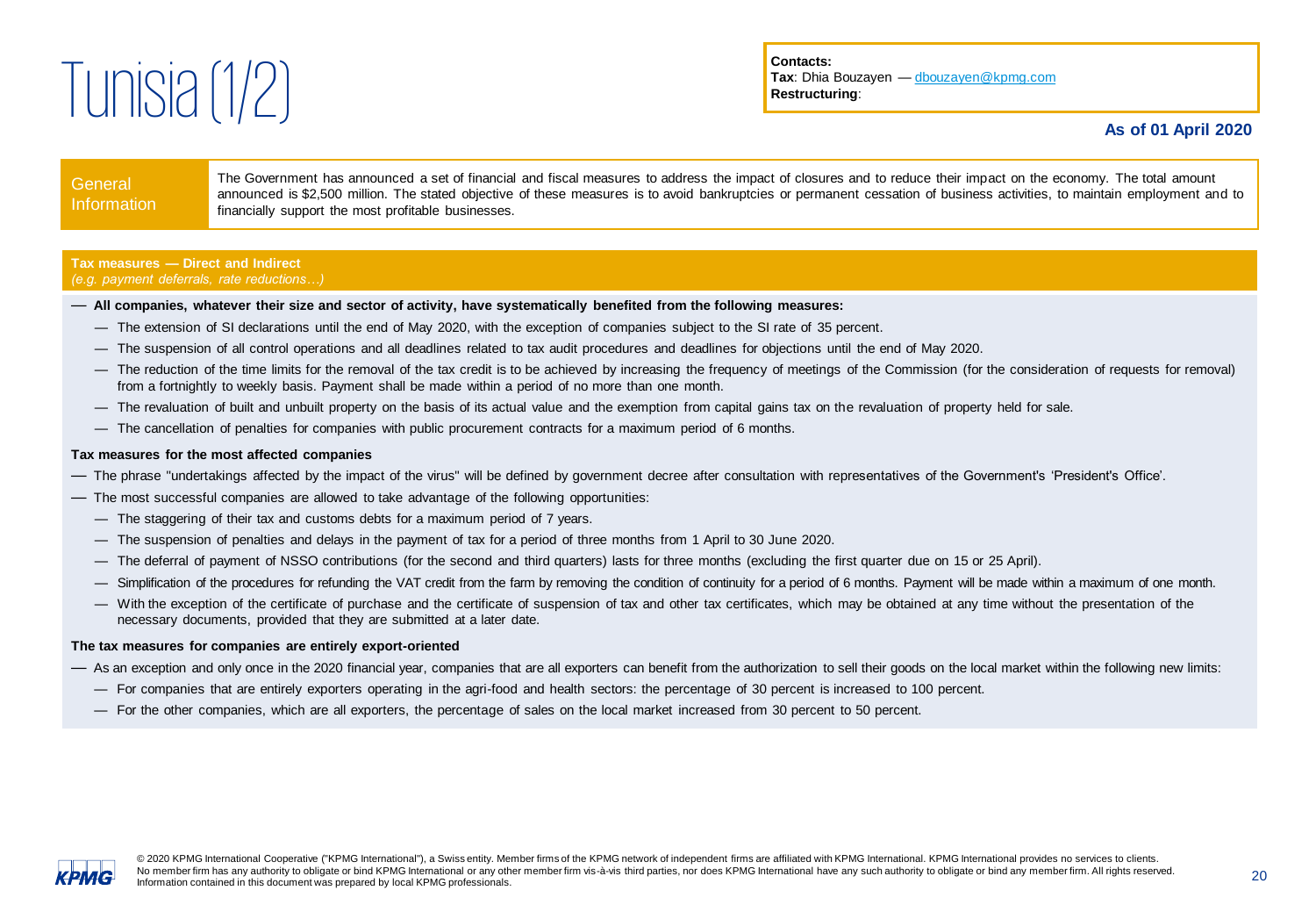

#### **Economic stimulus measures** *(e.g. loans, moratorium on debt repayments…)*

- There is a 500 MD envelope to increase the stock of basic products for the public sector drug, food and oil companies, and a 500 MD quarantee line to allow private companies that are unable to obtain bank credit to maintain their business (credits granted up to the end of December 2020, over a period of 7 years with 2 years of grace). The tourism sector (hotels, travel agencies, restaurants, craftsmen, transport, culture) is particularly targeted by this MF measure.
- Three new investment funds, funded by the CDC under the MF, (700MD):
	- The first of 500 MD (of which 100 MD will be released as a first tranche) for large companies, including strategic companies, to strengthen their capital and maintain employment;
	- The second of the 100 MD is a bridging fund for the takeover of existing investment funds in companies facing difficulties in strategic sectors, so that these funds can be used to finance other projects;
	- The third part of a 100 MD fund to finance the acquisition of equipment for hospitals and public health institutions.
- This contribution from the CDC will be dependent on the financing of the Treasury, which is the main source of funds from the CSF and would oblige the State to have recourse to the financial system.

#### **Exemptions and financial support**

- This measure relates to limited amounts because the source credit of the population represents a small portion of the total credit to individuals, which is 24 billion dinars. This does not pose any problems for the banks, as other individuals continue to pay back the loans.
- Deferral of bank credit repayments over 6 months for companies affected by the crisis. This measure, however, can be applied to higher amounts if it covers more than one sector.
	- For example, the central risk center has identified 67 billion Dinars in credit to companies, of which 39 billion Dinars is short term, and the carry-over must be limited to the most affected companies so as not to choke the banking system. The average liquidity requirement of the banks has fallen from 16 billion Dinars at the beginning of 2019 to 11 billion Dinars at present, and this fall over 12 months has helped to reduce inflation (from 7.3 percent to 5.8 percent in one year).
- A resumption of financing may allow banks to extend the maturities of affected customers, but this would be limited to 5 billion Dinars over one year, with the aim of not exceeding the level at the end of 2018. This represents 13 percent of all short-term loans to companies, so the balance of the loans must be targeted at the companies most affected by the crisis.

#### **Other measures and sources**

#### **Main sources of information:**

— Government of Tunisia: <http://fr.tunisie.gov.tn/>

#### **Employment-related measures**

#### *(e.g. state compensation schemes, training…)*

- There is a 300 million envelope for the benefit of technically unemployed workers, the first of which, according to the Finance Department's proposal, would be of interest to SMEs, with a view to strengthening the SME support fund, in addition to the implementation of the previous decision to provide a bonus of 3 points of interest.
- There is also a 150 million envelope for the benefit of poor and special-needs families that supports family programs that require direct assistance to individuals directly affected under the supervision of the Ministry of Social Affairs.